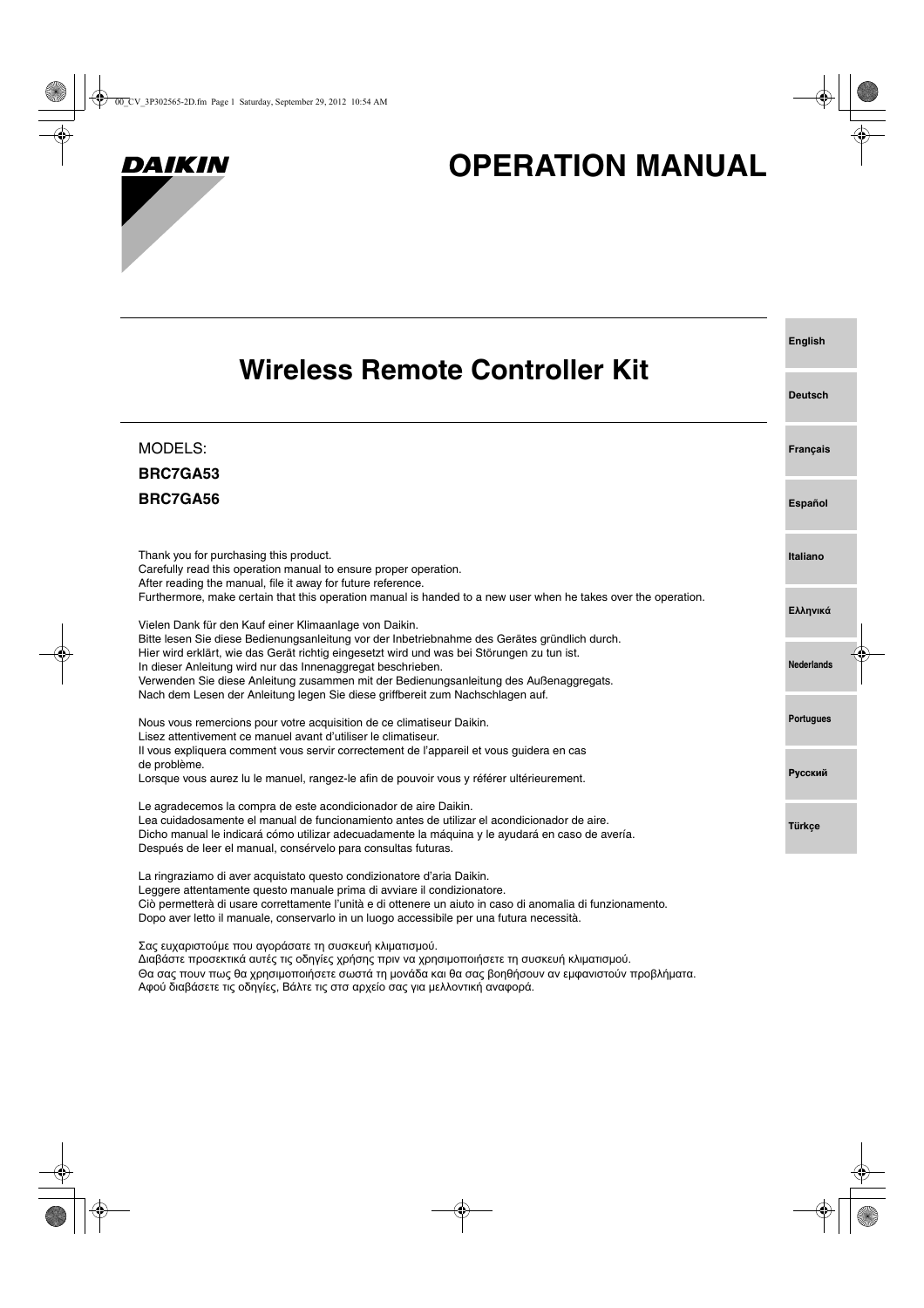Wij danken u voor de aankoop van deze Daikin airconditioner.

Lees deze bedrijfshandleiding aandachtig door voordat u de airconditioner gebruikt.

Het omvat uitleg over het correcte gebruik van de unit en biedt hulp in geval een storing mocht optreden. Gebruik deze handleding voor verdere raadpleging.

Obrigado pela sua compra deste aparelho de ar condicionado Daikin.

Leia com atenção este manual de operação antes de proceder à utilização do aparelho de ar condicionado. Este indicar-lhe-á como deverá utilizar a unidade correctamente e ajudá-lo-á no caso de surgir qualquer problema. Depois de ler o manual, guarde-o num local seguro a fim de o poder consultar caso venha a ser preciso.

Спасибо за покупку данного кондиционера фирмы Daikin.

До начала работы с кондиционером внимательно изучите данное руководство по эксплуатации.

В нем излагаются правила надлежащего пользования устройством и приводятся рекомендации пользователю по поиску и устранению неисправностей.

После изучения руководства сохраните его для обращений в будущем.

Daikin klima satın aldığınız için teşekkür ederiz.

Klimanızı kullanmadan önce bu kullanma kılavuzunu dikkatlice okuyunuz. Bu kılavuz ünitenin nasıl uygun olarak kullanılacağını anlatır ve herhangi bir problem olduğunda size yardım eder. Bu kılavuzda yalnızca iç ünite ile ilgili bilgiler verilmektedir. Bu dökümanı dış ünite ile ilgili kullanım kılavuzu ile birlikte kullanınız. Kullanma kılavuzunu okuduktan sonra ilerde tekrar faydalanmak üzere saklayınız.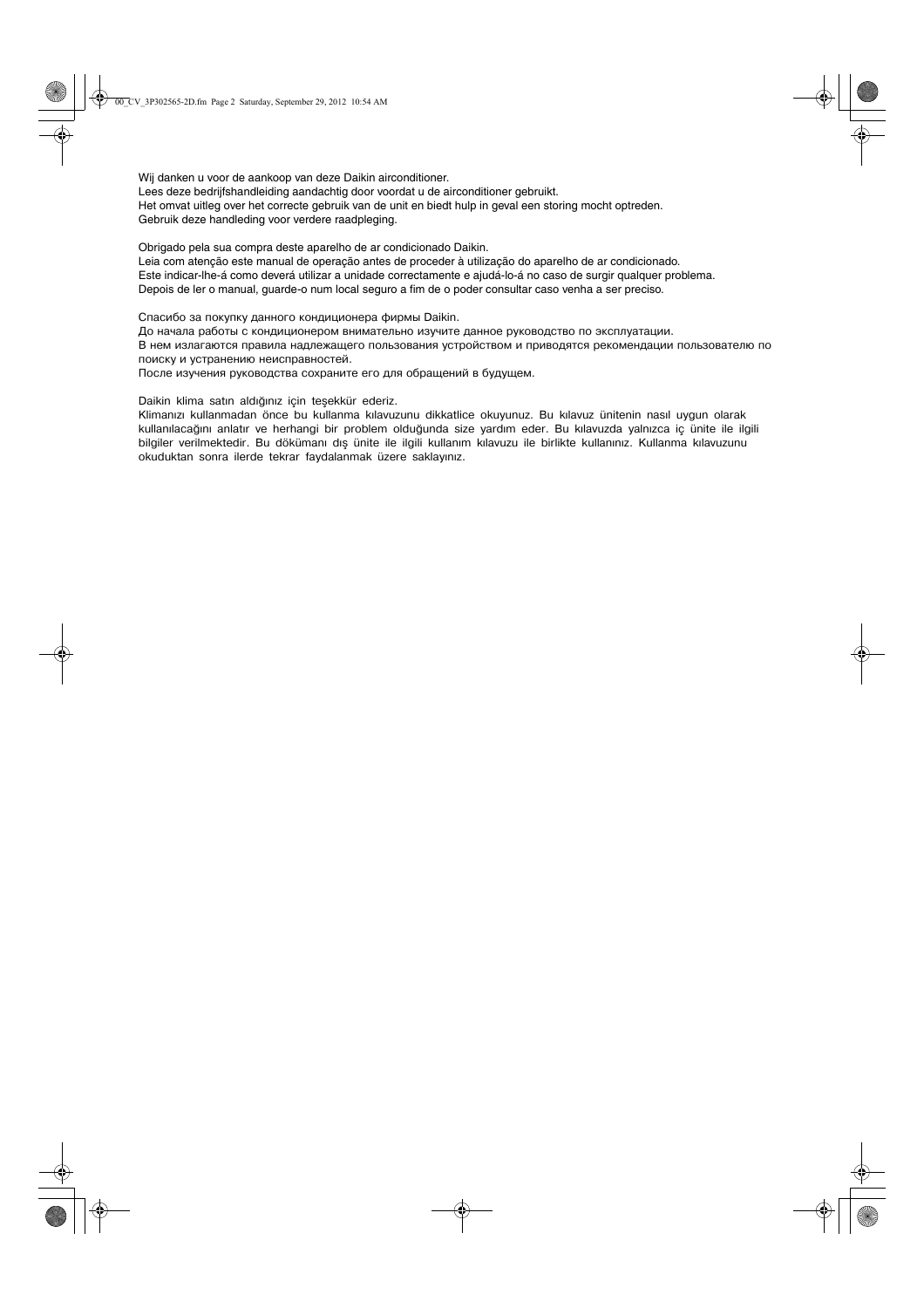



**1**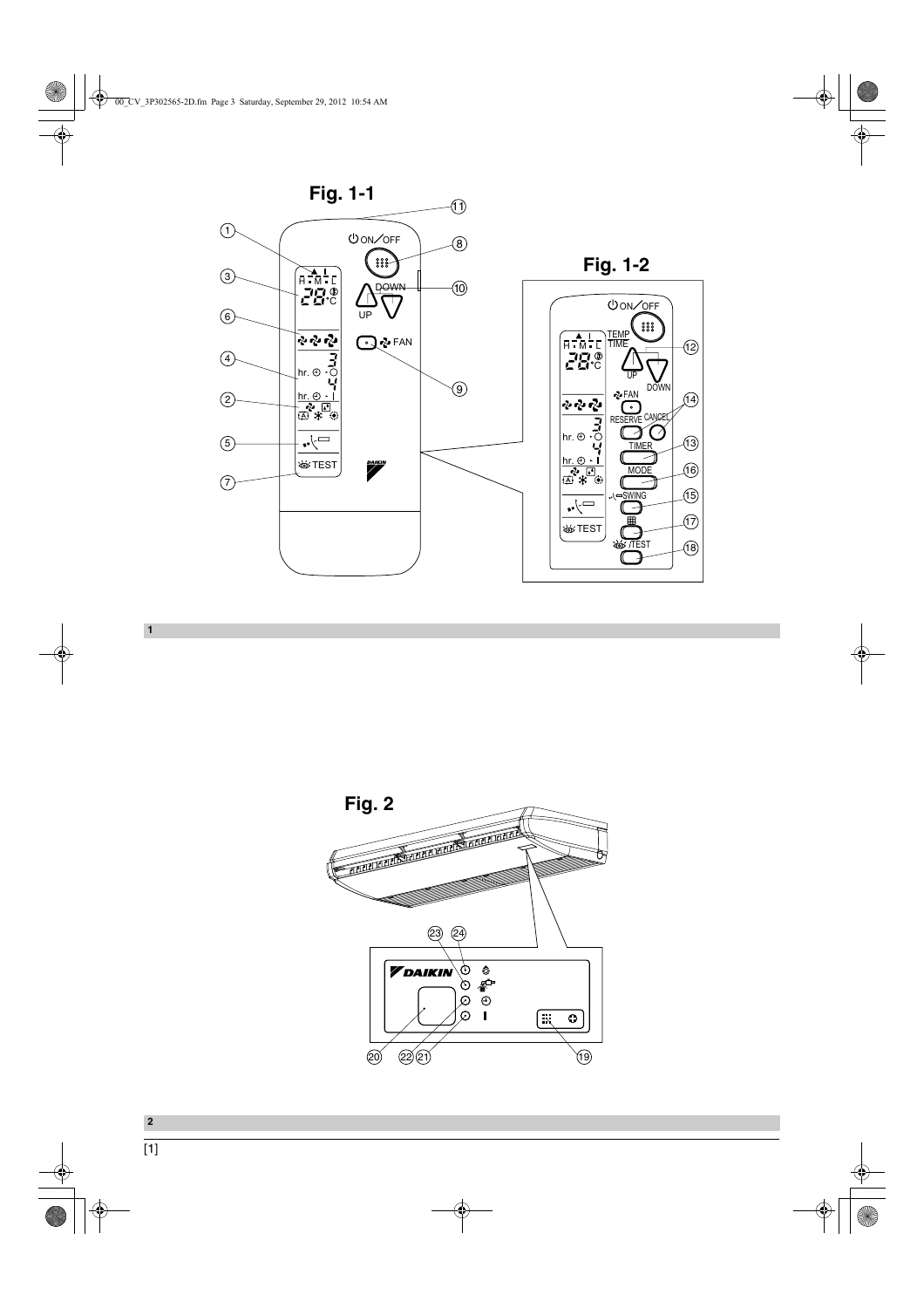#### **PRIOR TO USE**

This operation manual is exclusively for instructions on how to use the wireless remote controller. Read also the operation manual attached to the indoor unit and to the outdoor unit for safe usage of the system and maintenance.

#### **VOR DER INBETRIEBNAHME**

Diese Betriebsanleitung enthält ausschließlich Anweisungen über den Gebrauch der drahtlosen Fernbedienung. Über die sichere Anwendung und Wartung des Systems, lesen Sie auch die dem lnnenaggregat beiliegende Bedienungsanleitung.

#### **AVANT LA MISE EN SERVICE**

Ce mode d'emploi ne concerne que les instructions d'utilisation de la télécommande sans câble. Lire également le mode d'emploi joint à l'unité intérieure pour une utilisation et un entretien du système en toute sécurité.

#### **ANTES DE LA UTILIZACIÓN**

Este manual de instrucciones contiene sólo las instrucciones para el uso del control remoto sin cables. Lea también el manual de instrucciones que viene con la unidad interior para un uso seguro del sistema y para su mantenimiento.

#### **PRIMA DELL'USO**

Il presente manuale d'uso fornisce esclusivamente istruzioni per l'uso del telecomando via radio. Per un uso sicuro del sistema e per la sua manutenzione leggere inoltre il manuale d'uso in dotazione all'unità interna.

#### **ΠΡΙΝ ΑΠΟ ΤΗ ΧΡΗΣΗ**

Αυτό το εγχειρίδιο λειτουργίας περιέχει μόνο οδηγίες για τη χρήση του ασύρματου τηλεχειριστηρίου. Διαβάστε επίσης το εγχειρίδιο λειτουργίας που συνοδεύει την εσωτερική μονάδα για την ασφαλή χρήση του συστήματος και για τη συντήρηση.

#### **VOOR GEBRUIK**

Deze bedieningshandleiding is uitsluitend bedoeld voor gebruik tijdens de instructie over de werking van de afstandsbediening.

Lees ook de bedieningshandleiding die werd meegeleverd bij de binnenunit voor een veilig gebruik van het systeem en het onderhoud ervan.

#### **ANTES DE UTILIZAR**

O presente manual de funcionamento destina-se exclusivamente para explicar o modo de utilização do controlo remoto sem fio.

Leia igualmente o manual de funcionamento fornecido com a unidade interior para uma utilização e manutenção segura do sistema.

#### **ПОДГОТОВКА К ИСПОЛЬЗОВАНИЮ**

Данное руководство по эксплуатации посвящено исключительно инструктированию работе с беспроводным удаленным контроллером.

Для безопасного использования и технического обслуживания системы ознакомьтесь также с руководством по эксплуатации, прилагаемом к комнатному блоку.

#### **KULLANMADAN ÖNCE**

Bu kullanım kılavuzu yalnızca kablosuz uzaktan kumandanın kullanımına ilişkin talimatları içermektedir. Sistemin güvenli kullanımı ve bakımı için iç ünite ve dış ünite ile birlikte gelen kullanım kılavuzunu da okuyunuz.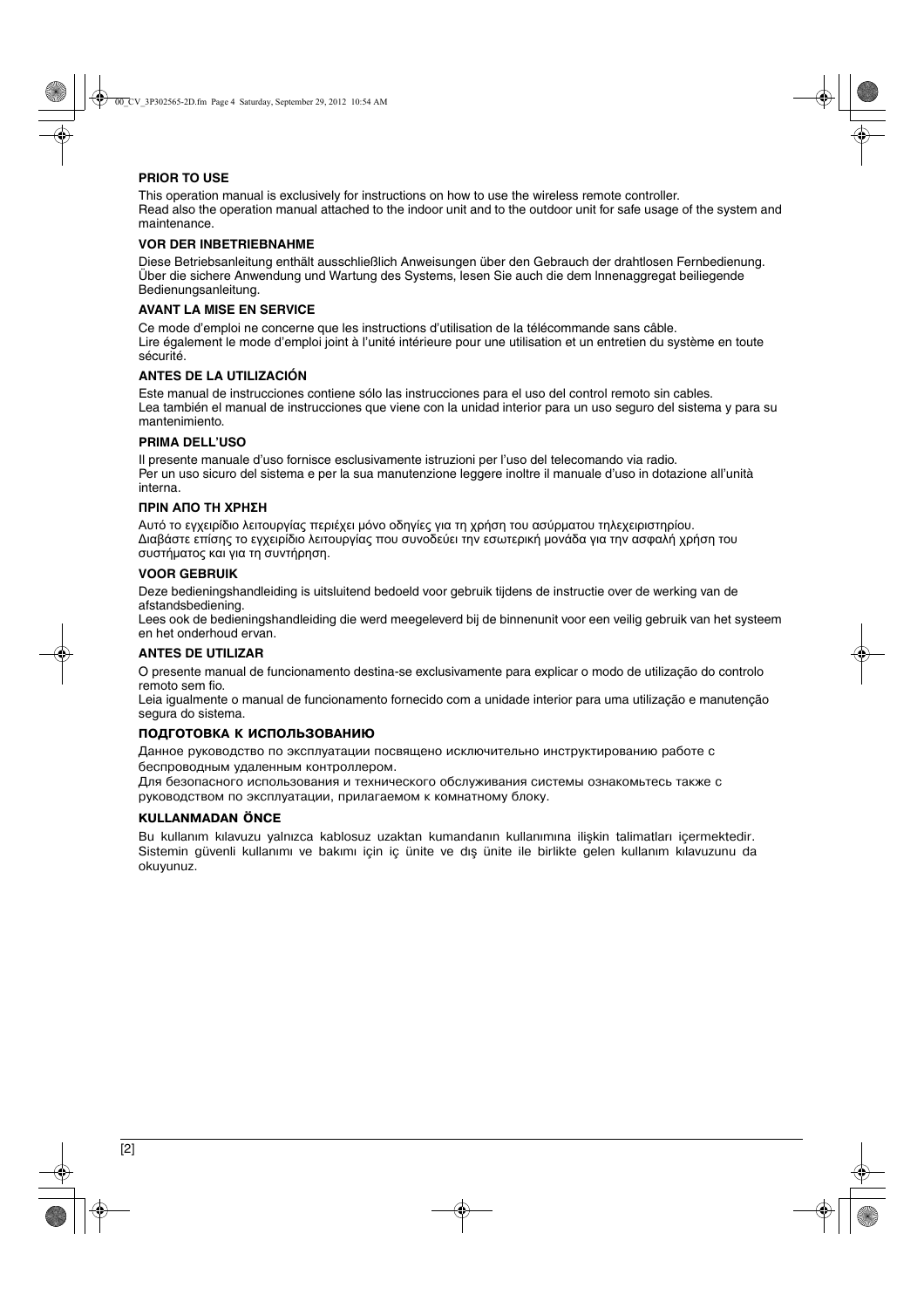

#### ■ Disposal requirements

Your product and the batteries supplied with the controller are marked with this symbol. This symbol means that electrical and electronic products and batteries shall not be mixed with unsorted household waste.

For batteries, a chemical symbol can be printed beneath the symbol. This chemical symbol means that the battery contains a heavy metal above a certain concentration. Possible chemical symbols are:

#### **Pb:** lead (>0.004%)

Do not try to dismantle the system yourself: the dismantling of the product, treatment of the refrigerant, of oil and of other parts must be done by a qualified installer in accordance with relevant local and national legislation.

Units and waste batteries must be treated at a specialized treatment facility for re-use, recycling and recovery.

By ensuring correct disposal, you will help to prevent potential negative consequences for the

environment and human health. Please contact the installer or local authority for more information.

#### **Vorschriften zur Entsorgung**

Ihr Produkt und die mit dem Controller mitgelieferten Batterien tragen dieses Symbol. Das Symbol weist darauf hin, dass elektrische und elektronische Produkte und Batterien nicht zusammen mit unsortiertem Hausmüll beseitigt werden dürfen.

Bei Batterien kann unter dem Symbol ein anderes für eine chemische Substanz aufgedruckt sein. Dieses Symbol bedeutet dann, dass die Batterie ein Schwermetall enthält in einer

Konzentration, die über einem bestimmten Grenzwert liegt. Mögliche Symbole für Chemikalien:<br>■ Pb: Blei (>0,004%)

Versuchen Sie auf keinen Fall, das System selber auseinanderzunehmen. Das Auseinandernehmen des Produkts sowie die Handhabung von Kältemittel, Öl und weiteren Teilen muss von einem qualifizierten Monteur in Übereinstimmung mit den relevanten

örtlichen und staatlichen Vorschriften erfolgen.<br>Die zu entsorgenden Einheiten und Batterien müssen zwecks ordnungsgemäßer Behandlung<br>einem Betrieb zugeführt werden, der auf Wiederverwendung, Recycling und Wiederverwertung spezialisiert ist.

Indem Sie das Produkt einer korrekten Entsorgung zuführen, tragen Sie dazu bei, dass für die Umwelt und für die Gesundheit von Menschen keine negativen Auswirkungen entstehen. Für weitere Informationen wenden Sie sich bitte an die Installationsfirma oder an die zuständige örtliche Behörde.

#### **Instructions d'élimination**

Votre produit et les piles fournies avec le contrôleur sont marqués du symbole suivant. Ce symbole signifie que les appareils électriques et électroniques et les piles doivent être éliminés séparément des ordures ménagères non triées.

En ce qui concerne les piles, un symbole chimique peut être imprimé sous le symbole. Ce symbole chimique signifie que la pile contient un métal lourd audelà d'une certaine concentration. Symboles chimiques possibles:

#### $\blacksquare$  Pb: plomb (>0,004%)

Ne pas essayer de démonter vous-même l'appareil: le démontage du produit ainsi que le traitement du réfrigérant, de l'huile et d'autres composants doivent être effectués par un installateur qualifié, en accord avec les réglementations locales et nationales en vigueur. Les unités et piles jetables doivent être apportées à des installations spécialisées dans le réemploi, le recyclage ou le retraitement.

Au travers d'une mise au rebut correcte, vous contribuez à éviter les conséquences

potentiellement néfastes sur l'environnement et la santé. Veuillez contacter votre installateur ou les autorités locales pour plus d'information.

#### **Requisitos para la eliminación**

Su producto y las pilas suminsitrados con el control vienen marcados con este símbolo. Est símbolo significa que los productos eléctricos y electrónicos y las pilas no deben mezclarse

con el resto de residuos domésticos no clasificados. En el caso de las pilas puede aparecer un símbolo impreso bajo el símbolo. Este símbolo químico significa que las pilas presentan un símbolo químico impreso bajo el símbolo, esto significa que las pilas contienen un metal pesado que se encuentra por encima de una determinada concentración. Estos son los posibles símbolos quimicos:

■ Pb: plomo (>0,004%)<br>No intente desmontar el sistema usted mismo: El desmantelamiento del producto, así como el tratamiento del refrigerante, aceite y otros componentes, debe ser efectuado por un instalador competente de acuerdo con las normas locales y nacionales aplicables.

Las unidadesy pilas agotadas deben ser tratadas en instalaciones especializadas para su reutilización, reciclaje y recuperación. Al asegurarse de desechar este producto de la forma correcta, está contribuyendo a evitar

posibles consecuencias negativas para el entorno y para la salud de las personas. Contacte, por favor, con el instalador o con las autoridades locales para obtener más información.

#### **Istruzioni per lo smaltimento**

Il prodotto e le batterie in dotazione con l'unità di comando sono contrassegnati con questo simbolo. Questo simbolo sta ad indicare che i prodotti elettrici ed elettronici, così come le batterie, non possono essere smaltiti insieme ai rifiuti domestici indifferenziati. Sulle batterie, sotto al simbolo è possibile trovare stampato un simbolo chimico. Questo simbolo chimico indica che la batteria contiene un metallo pesante al di sopra di una certa concentrazione. I simboli chimici possibili sono:

#### $\blacksquare$  Pb: piombo (>0.004%)

Non cercare di smontare il sistema da soli: lo smontaggio del prodotto, nonché il recupero del refrigerante, dell'olio e di qualsiasi altra parte, devono essere eseguiti da un installatore<br>qualificato in conformità con le relative norme locali e nazionali in vigore.<br>Le unità e le batterie usate devono essere trattat

riutilizzo, riciclaggio e recupero dei materiali.

Il corretto smaltimento del prodotto eviterà possibili conseguenze negative per l'ambiente e la salute dell'uomo.

Per maggiori informazioni contattare l'installatore o le autorità locali.

#### **ΠροϋποθÝσειò απüρριψηò**

Το συγκεκριμένο προϊόν καθώς οι μπαταρίες που παρέχονται με το χειριστήριο επισημαίνοντα<br>με αυτό το σύμβολο. Αυτό σημαίνει ότι τα ηλεκτρικά και ηλεκτρονικά προϊόντα, καθώς και οι μπαταρίες πρέπει να απορρίπτονται χωριστά από τα οικιακά απορρίμματα.

Στις μπαταρίες, κάτω από αυτό το σύμβολο μπορεί να αναγράφεται ένα χημικό σύμβολο.<br>Αυτό το χημικό σύμβολο σημαίνει ότι η μπαταρία περιέχει ένα βαρύ μέταλλο σε μεγαλύτερη συγκέντρωση από μία ορισμένη τιμή. Πιθανά χημικά σύμβολα είναι:  $\blacksquare$  Pb: μόλυβδος (>0,004%)

Μην προσπαθήσετε να αποσυναρμολογήσετε μόνοι σας το σύστημα: Η αποσυναρμολόγηση<br>του προϊόντος, ο χειρισμός του ψυκτικού, του λαδιού και των άλλων τμημάτων θα πρέπει να<br>γίνεται από κάποιο εξειδικευμένο τεχνικό, σύμφωνα με Οι μονάδες και οι άδειες μπαταρίες θα πρέπει να υφίστανται μία ειδική επεξεργασία για την επανάχρηση, την ανακύκλωση και την αποκατάστασή τους.

Φροντίζοντας για τη σωστή απόρριψη του προϊόντος, θα αποφύγετε ενδεχόμενες αρνητικές συνέπειες για το περιβάλλον και την υγεία.<br>Παρακαλώ επικοινωνήστε με τον τεχνικό εγκατάστασης ή τις τοπικές αρχές για περισσότερες

πληροφορίες.

#### **Vereisten voor het opruimen**

Uw product en de bij de controller geleverde batterijen dragen dit symbool. Dit symbool betekent dat u geen elektrische en elektronische producten en batterijen mag mengen met niet-gesorteerd huishoudelijk afval.

Voor batterijen kan een chemisch symbool onder het symbool staan. Dit chemisch symbool geeft aan dat de batterij meer dan een bepaalde concentratie van een zwaar metaal bevat. Mogelijke chemische symbolen:

 $\blacksquare$  Pb: lood (>0,004%)

Probeer het systeem niet zelf te ontmantelen: het ontmantelen van het product, het behandelen van het koelmiddel, van olie en van andere onderdelen moeten gebeuren door een bevoegd monteur in overeenstemming met de relevante lokale en nationale reglementeringen. Units en afvalbatterijen moeten bij een gespecialiseerd behandelingsbedrijf worden behandeld voor hergebruik, recyclage en terugwinning.

Door ervoor te zorgen dat op de correcte manier wordt opgeruimd, helpt u potentiële negatieve gevolgen voor het milieu en de gezondheid te voorkomen.

Voor meer informatie, gelieve contact op te nemen met de monteur of de lokale overheid.

#### **Requisitos para a eliminação**

O produto e as pilhas fornecidas com o controlo encontram-se assinalados com este símbolo. O símbolo indica que produtos eléctricos e electrónicos, incluindo pilhas, não devem

ser misturados com o lixo doméstico indiferenciado. No caso das pilhas, é possível que um símbolo de produto químico esteja presente sob este. O símbolo de produto químico indica que a pilha contém um metal pesado numa

concentração superior a um determinado limite. Possíveis símbolos de produtos químicos:  $\blacksquare$  Pb: chumbo (>0,004%)

Não tente desmontar pessoalmente o sistema: a desmontagem do produto e o tratamento do refrigerante, do óleo e de outros componentes têm de ser efectuados por um instalador qualificado, cumprindo a legislação nacional relevante e regulamentos locais aplicáveis. As unidades e as pilhas gastas têm de ser processadas numa estação de tratamento especializada, para reutilização, reciclagem e/ou recuperação.

Ao efectuar uma eliminação correcta, ajuda a evitar as potenciais consequências negativas para o ambiente e para as condições de saúde.

Contacte o seu instalador ou as autoridades locais, para obter mais informações.

#### **Утилизация отходов**

Ваше изделие и батарейки, входящие в комплектацию пульта, помечены этим символом. Этот символ означает, что электрические и электронные изделия, а также батарейки, не следует смешивать с несортированным бытовым мусором. На батарейках под указанным символом иногда отпечатан химический знак, который означает, что в батарейках содержится тяжелый металл выше<br>определенной концентрации. Встречающиеся химические знаки: ■ Pb:свинец (>0,004%)

Не пытайтесь демонтировать систему самостоятельно: демонтаж изделия, удаление холодильного агента, масла и других частей должны проводиться êвалифицированным специалистом в соответствии с местным и подлаги сподлагительном в составительством.

Агрегаты и отработанные батарейки необходимо сдавать на специальную перерабатывающую станцию для утилизации, переработки и вторичног

использования.<br>Обеспечивая надлежащую утилизацию, вы способствуете предотвращению<br>отрицательных последствий для окружающей среды и здоровья людей. За более подробной информацией обращайтесь к монтажнику или в местные êомпетентные орãаны.

#### **Bertaraf gereksinimleri**

Ürününüz ve kumanda ile birlikte verilen piller üzerinde bu sembol vardır. Bu sembolün anlamı, elektrikli ve elektronik ürünlerle piller ayrılmamış evsel atıklarla karıştırılmayacak demektir.

Piller için, sembolün altında kimyasal bir sembol de yazılı olabilir. Bu kimyasal sembolün anlamı, pil belirli bir konsantrasyonun üzerinde ağır metal içeriyor demektir. Olası kimyasal semboller şunlardır:

 $\blacksquare$  Pb: kurşun (>% 0,004)

Sistemi kendi kendinize demonte etmeye çalışmayın: ürünün demonte edilmesi ve soğutucu, yağ ve diğer parçalarla ilgili işlemler yerel ve ulusal mevzuata uygun olarak<br>bir montaj görevlisi tarafından gerçekleştirilmelidir.<br>Üniteler ve kullanılmış piller yeniden kullanım, geri dönüştürme ve kazanım içi

bir iþleme tesisinde iþlenmelidir.

Doğru atık işlemini sağlayarak, çevre ve insan sağlığına olası olumsuz etkilerin önlenmesine katkı sağlamış olacaksınız.

Lütfen daha fazla bilgi için montaj görevlisi veya yerel yetkili ile irtibat kurun.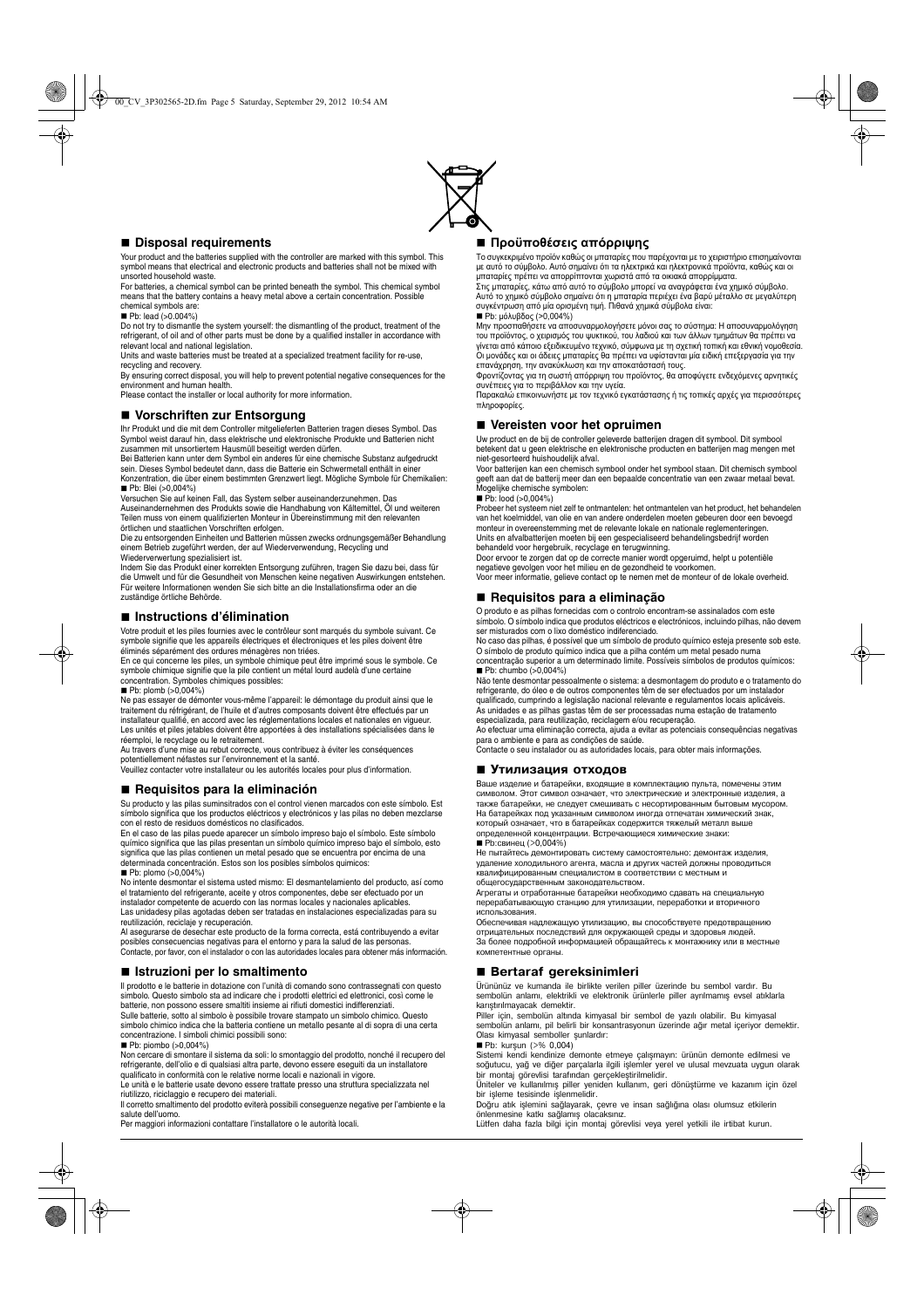# **CONTENTS**

| 2. WHAT TO DO BEFORE OPERATION  4    |  |
|--------------------------------------|--|
| 3. NAMES AND FUNCTIONS OF THE        |  |
|                                      |  |
| 4. HANDLING FOR WIRELESS REMOTE      |  |
|                                      |  |
|                                      |  |
|                                      |  |
|                                      |  |
| 8. OPERATION CHARACTERISTICS 11      |  |
|                                      |  |
| <b>10. MAINTENANCE</b>               |  |
| (FOR SERVICE PERSONNEL) 11           |  |
| 11. NOT MALFUNCTION OF THE AIR       |  |
|                                      |  |
| 12. HOW TO DIAGNOSE TROUBLE SPOTS 12 |  |

The original instructions are written in English. All other languages are translations of the original instructions.

# **1. SAFETY PRECAUTIONS**

To gain full advantage of the air conditioner's functions and to avoid malfunction due to mishandling, please read this operation manual carefully before use.

This product comes under the term "appliances not accessible to the general public".

- **This manual classifies the precautions into WARNINGS and CAUTIONS. Be sure to follow all the precautions below: They are all important for ensuring safety.**
- **WARNING** ....... Indicates a potentially hazardous situation which, if not avoided, could result in death or serious injury.
- **CAUTION** ........ Indicates a potentially hazardous situation which, if not avoided, may result in minor or moderate injury. It may also be used to alert against unsafe practices.
- **After reading, keep this manual in a convenient place so that you can refer to it whenever necessary. If the equipment is transferred to a new user, be sure also to hand over the manual.**

## **WARNING**

**Be aware that prolonged, direct exposure to cool or warm air from the air conditioner, or to air that is too cool or too warm can be harmful to your physical condition and health.**

**When the air conditioner is malfunctioning (giving off a burning odor, etc.), turn off the power to the air conditioner and contact your local dealer.**

Continued operation under such circumstances may result in a failure, electric shocks or a fire.

**Consult your local dealer about installation work.**

Doing the work yourself may result in water leakage, electric shocks or a fire.

**Consult your local dealer regarding modification, repair and maintenance of the air conditioner.**

Improper workmanship may result in water leakage, electric shocks or a fire.

**Do not place objects, including rods, your fingers, etc., in the air inlet or outlet.** Injury may result due to contact with the air conditioner's highspeed fan blades.

## **Beware of a fire in case of refrigerant leakage.**

If the air conditioner is not operating correctly, i.e. not generating cool or warm air, refrigerant leakage could be the cause. Consult your local dealer for assistance. The refrigerant used for the air conditioner is safe and normally does not leak. However, if the refrigerant leaks and gets in contact with a naked burner, heater or cooker, it may generate hazardous compounds. Turn off the air conditioner and call your local dealer. Turn on the air conditioner after the qualified service person makes sure to confirm that the leakage is repaired.

## **Consult your local dealer regarding what to do in case of refrigerant leakage.**

When the indoor unit is installed in a small room. it is necessary to take proper measures so that the amount of any leaked refrigerant does not exceed the concentration limit in the event of a leakage. Otherwise, this may lead to an accident due to oxygen depletion.

#### **Contact professional personnel about attachment of accessories and be sure to use only accessories specified by the manufacturer.**

If a defect results from your own workmanship, it may result in water leakage, electric shocks or a fire.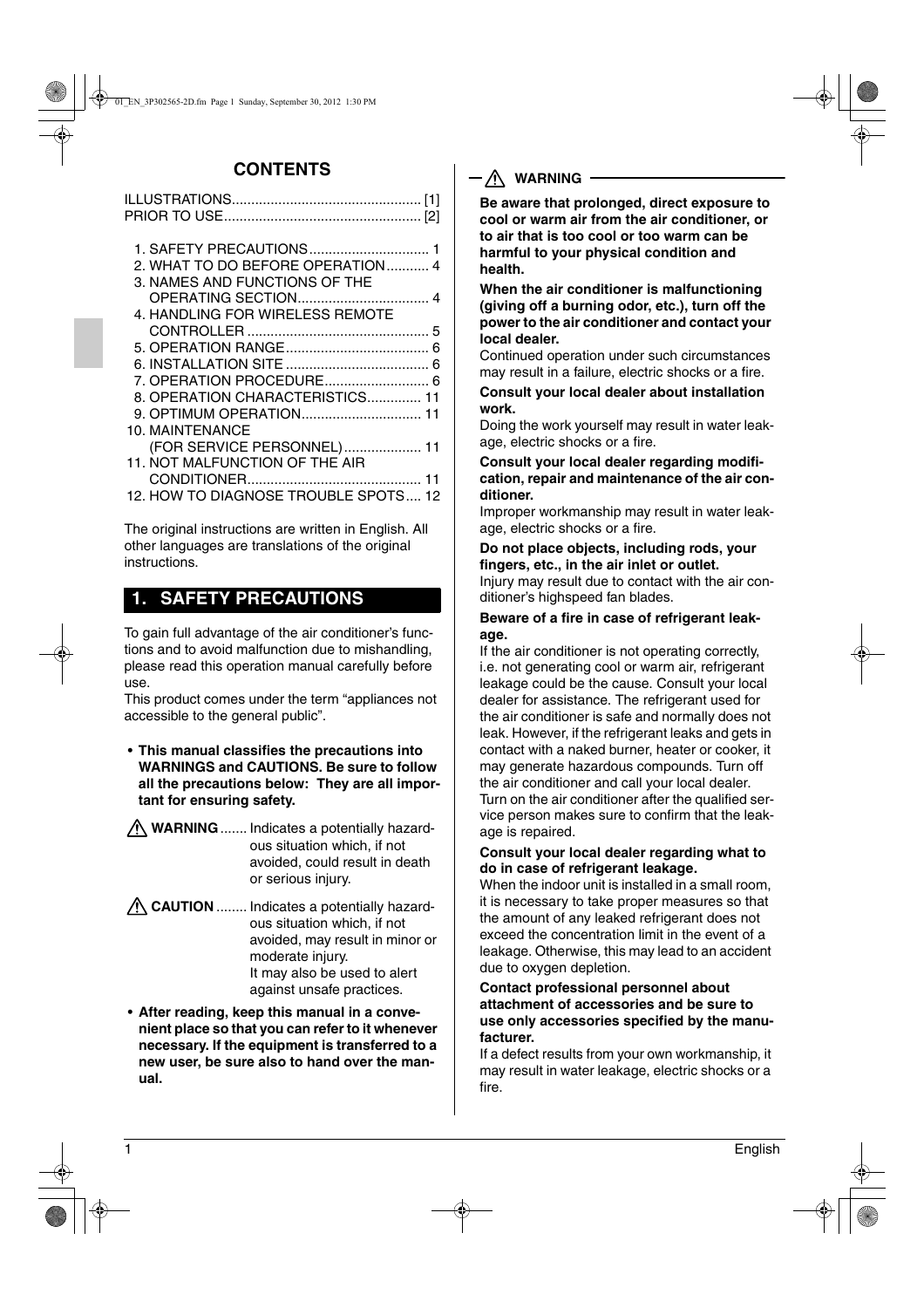#### **Consult your local dealer regarding relocation and reinstallation of the air conditioner.**

Improper installation work may result in leakage, electric shocks or a fire.

#### **Be sure to use fuses with the correct ampere reading.**

Do not use improper fuses, copper or other wires as a substitute, as this may result in electric shocks, a fire, injury or damage to the air conditioner.

## **Be sure to earth the air conditioner.**

Do not earth the air conditioner to a utility piping, lightning conductor or telephone earth lead. Imperfect earthing may result in electric shocks or a fire.

A high surge current from lightning or other sources may cause damage to the air conditioner.

## **Be sure to install an earth leakage breaker.**

Failure to install an earth leakage breaker may result in electric shocks or a fire.

#### **Consult your local dealer if the air conditioner submerges owing to a natural disaster, such as a flood or typhoon.**

Do not operate the air conditioner in that case, or otherwise a malfunction, electric shocks, or a fire may result.

#### **Start or stop the air conditioner with the remote controller. Never use the power circuit breaker for this purpose.**

Otherwise, it may cause a fire or water leakage. Furthermore, if an automatic restart control is provided against power failure and the power is recovered, the fan will rotate suddenly and may cause injury.

#### **Do not use the air conditioner in the atmosphere contaminated with oil vapor, such as cooking oil or machine oil vapor.**

Oil vapor may cause crack damage to the air conditioner, electric shocks, or a fire.

**Do not use the air conditioner in places with excessive oily smoke, such as cooking rooms, or in places with flammable gas, corrosive gas, or metal dust.**

Using the air conditioner in such places may cause a fire or air conditioner failures.

#### **Do not use flammable materials (e.g., hairspray or insecticide) near the air conditioner. Do not clean the air conditioner with organic solvents such as paint thinner.**

The use of organic solvents may cause crack damage to the air conditioner, electric shocks, or a fire.

## **Be sure to use a dedicated power supply for the air conditioner.**

The use of any other power supply may cause heat generation, a fire, or air conditioner failures.

## **Consult your local dealer regarding cleaning the inside of the air conditioner.**

Improper cleaning may cause breakage of plastic parts, water leakage and other damage as well as electric shocks.

# $-\bigwedge$  **CAUTION**

#### **Do not use the air conditioner for purposes other than those for which it is intended.**

Do not use the air conditioner for cooling precision instruments, food, plants, animals or works of art as this may adversely affect the performance, quality and/or longevity of the object concerned.

## **Do not remove the outdoor unit's outlet side grille.**

The grille protects against the unit's high speed fan, which may cause injury.

**To avoid oxygen deficiency, ensure that the room is adequately ventilated if equipment such as a burner is used together with the air conditioner.**

**Do not place flammable sprays or operate spray containers near the air conditioner as this may result in a fire.**

## **Do not put flammable containers, such as spray cans, within 1 m from the air outlet.**

The containers may explode because the warm air from the indoor or outdoor unit will affect them.

#### **Before cleaning, be sure to stop the air conditioner operation, turn the power circuit breaker off.**

Otherwise, an electric shocks and injury may result.

## **To avoid electric shocks, do not operate with wet hands.**

#### **Do not place objects that are susceptible to moisture directly beneath the indoor or outdoor units.**

Under certain conditions, condensation on the unit or refrigerant piping, air filter dirt or drain blockage may cause dripping, resulting in fouling or failure of the object concerned.

## **Do not place appliances that produce naked flames in places exposed to the airflow from the air conditioner as this may impair combustion of the burner.**

**Do not place heaters directly below the indoor unit, as resulting heat can cause deformation.**

**Do not allow a child to mount on the outdoor unit or avoid placing any object on it.** Falling or tumbling may result in injury.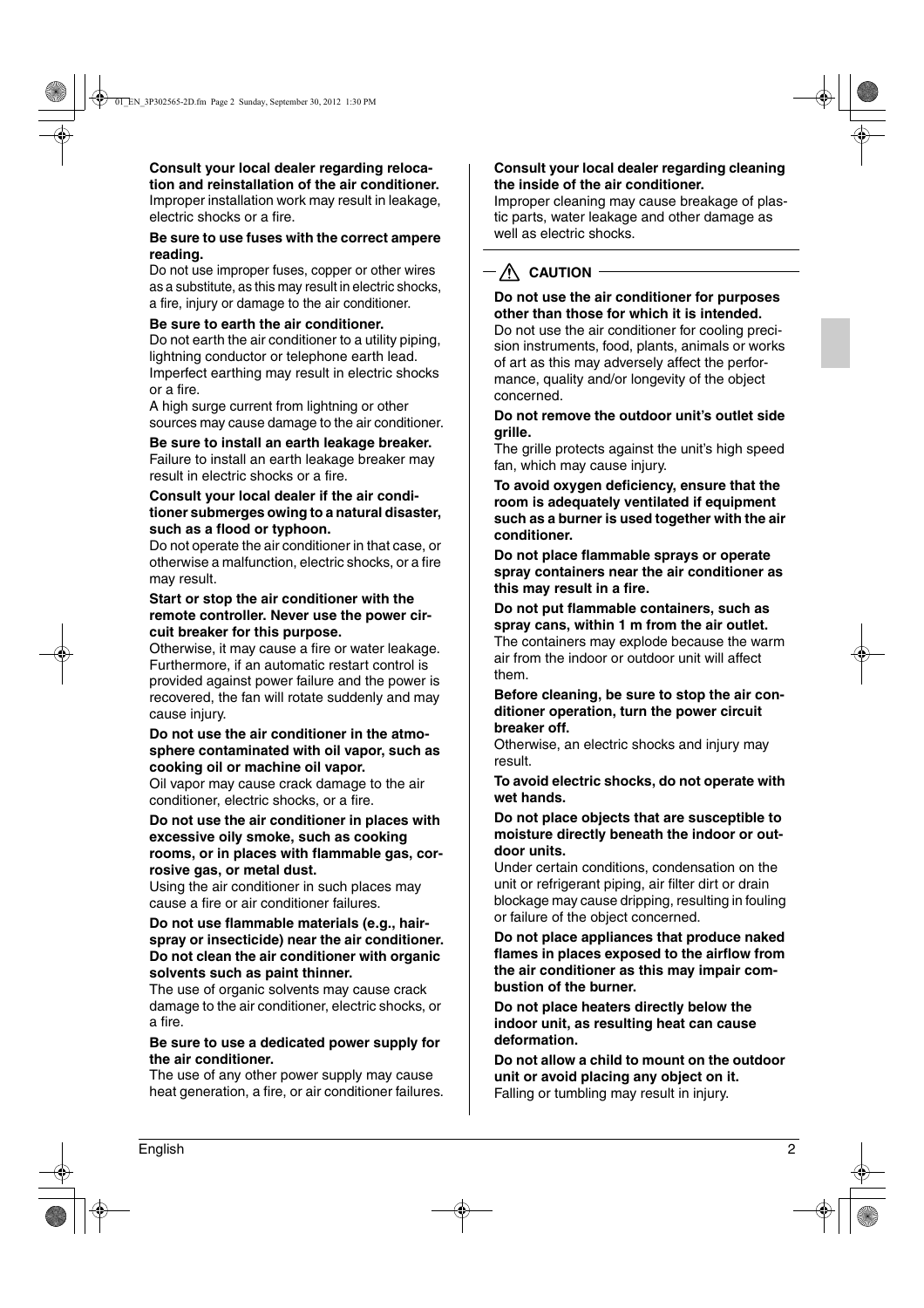**Be sure that children, plants or animals are not exposed directly to airflow from the indoor unit, as adverse effects may ensue.**

**Do not wash the air conditioner with water, as this may result in electric shocks or a fire.**

**Do not place water containers (flower vases, etc.) on the indoor unit, as this may result in electric shocks or a fire.**

#### **Do not install the air conditioner at any place where there is a danger of flammable gas leakage.**

In the event of a gas leakage, build-up of gas near the air conditioner may result in a fire.

#### **Carry out drain piping properly to ensure complete drainage.**

If drain piping is not carried out properly, drain will not flow out. Then, dirt and debris may be accumulated in the drain pipe and may cause water leakage. If it occurs, stop the air conditioner and call your local dealer for assistance.

#### **The appliance is not intended for use by unattended young children or persons who are incompetent to operate air conditioners.** It may result in injury or electric shocks.

#### **Children should be watched so that they do not play with the indoor unit or its remote controller.**

Accidental operation by a child may result in injury or electric shocks.

## **To avoid injury, do not touch the air inlet or aluminum fins of the air conditioner.**

## **Do not place objects in direct proximity of the outdoor unit and do not let leaves and other debris accumulate around the unit.**

Leaves are a hotbed for small animals which can enter the unit. Once in the unit, such animals can cause malfunctions, smoke or a fire when making contact with electrical parts.

## **Do not block air inlets nor outlets.**

Impaired airflow may result in insufficient performance or trouble.

#### **Do not let children play on or around the outdoor unit.**

If they touch the unit carelessly, injury may be caused.

## **Turn off the power when the air conditioner is not used for long periods of time.**

Otherwise, the air conditioner may get hot or catch on a fire due to dust accumulation.

#### **Never touch the internal parts of the remote controller.**

Do not remove the front panel. Touching certain internal parts will cause electric shocks and damage to the remote controller. Please consult your local dealer about checking and adjustment of internal parts.

### **Do not leave the remote controller wherever there is a risk of wetting.**

If water gets into the remote controller there is a risk of electrical leakage and damage to electronic components.

#### **Watch your steps at the time of air filter cleaning or inspection.**

High-place work is required, to which utmost attention must be paid.

If the scaffold is unstable, you may fall or topple down, thus causing injury.

**When using the wireless remote controller, do not put a strong light beam or install an inverter fluorescent lamp near the receiving section on the indoor unit.**

A malfunction may occur.

**The batteries must be removed from the appliance before it is scrapped and they are disposed of safely.**

## • **NOTE TO SERVICE PERSONNEL**

# $-\bigwedge$  WARNING

## **RISK OF ELECTRIC SHOCKS OR A FIRE**

- When checking the electric components (such as the inside of the control box, fan motor, drain pump, etc.), make sure to shut off all power supply for the air conditioner (including both indoor and outdoor units).
- When cleaning the heat exchanger, make sure to remove the electronic components above (If they get cleaning agent, there is a risk that the components will burn out because of insulation degradation).

## **A CAUTION! DANGER OF ELECTRIC SHOCKS**

- Shut off power supply before work.
- Never open the control box lid for 10 minutes after shutting off the power supply because there is residual voltage.
- After opening the control box lid, measure residal voltage between the points shown **Fig. 3** on the Printed Circuit Board by the tester without touching the live part and confirm that the residual voltage is DC50V or below.



**Fig. 3**

• After power failure, operation will restart automatically.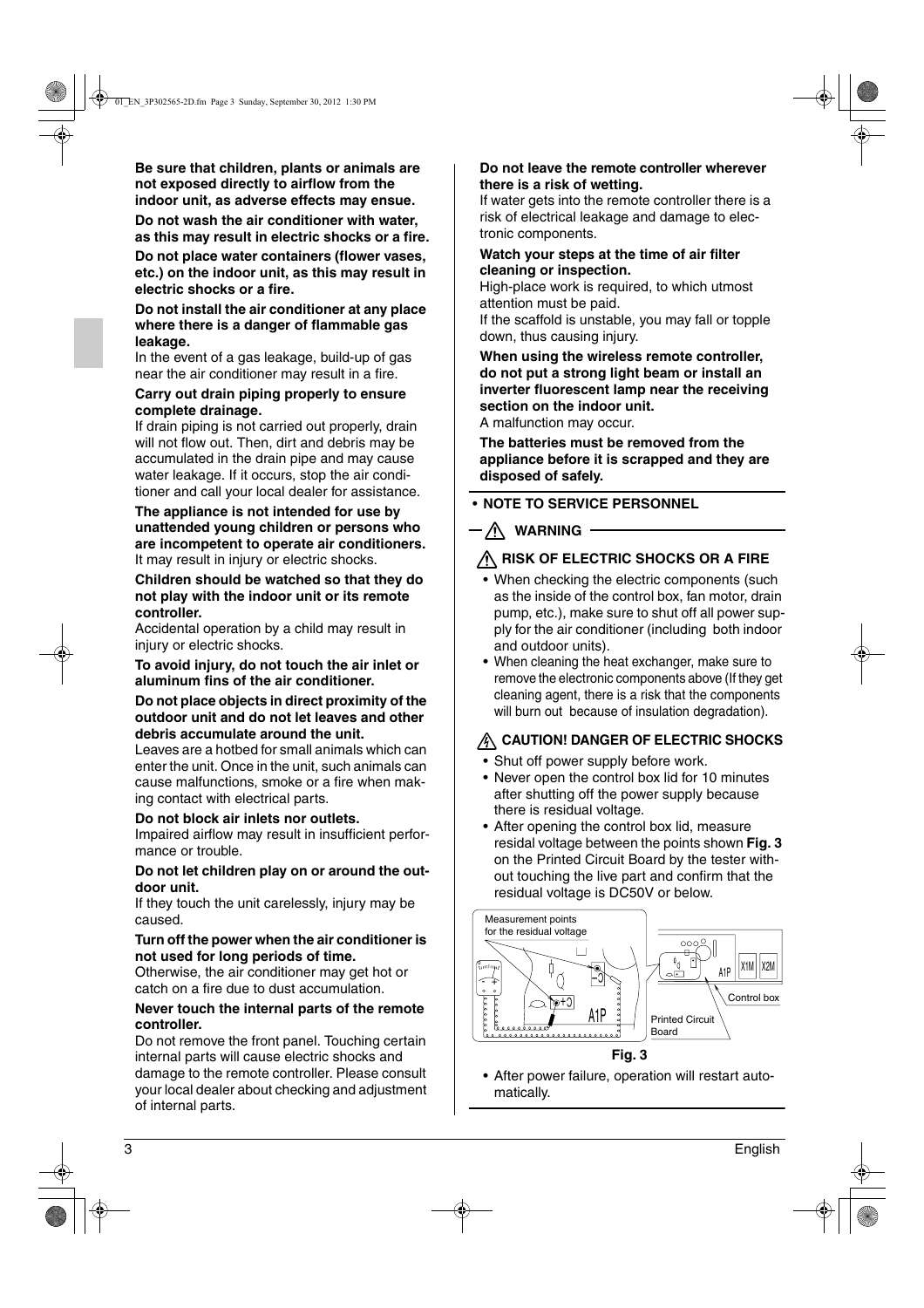# **2. WHAT TO DO BEFORE OPERA-TION**

Refer to the operation manual attached to the indoor unit.

# **3. NAMES AND FUNCTIONS OF THE OPERATING SECTION (Refer to Fig. 1-1, 1-2, 2 on page [1])**

| 1                       | DISPLAY "A"<br>(SIGNAL TRANSMISSION)                                                                                              |
|-------------------------|-----------------------------------------------------------------------------------------------------------------------------------|
|                         | This lights up when a signal is being transmit-<br>ted.                                                                           |
|                         | DISPLAY "ゐ" "?!" " <mark>A</mark> !" "☀" "☀"<br>(OPERATION MODE)                                                                  |
| $\overline{2}$          | This display shows the current OPERATION<br>MODE. For cooling only type (BRC7GA56),<br>"[A]" (AUTOMATIC) and " <a>" (HEATING)</a> |
|                         | are not installed.                                                                                                                |
|                         | DISPLAY " $\frac{1}{n}$ $\frac{1}{n}$ $\frac{n}{n}$                                                                               |
| 3                       | (SET TEMPERATURE)                                                                                                                 |
|                         | This display shows the set temperature.                                                                                           |
|                         | DISPLAY " $\frac{7}{2}$ or $\frac{9}{2}$ "                                                                                        |
| $\overline{\mathbf{4}}$ | (PROGRAMMED TIME)                                                                                                                 |
|                         | This display shows PROGRAMMED TIME of<br>the air conditioner start or stop.                                                       |
|                         |                                                                                                                                   |
|                         | DISPLAY ""∖ ← " (HORIZONTAL BLADE)                                                                                                |
| 5                       | Refer to page 8, 9.                                                                                                               |
|                         | DISPLAY "~" "~" "~" (FAN SPEED)                                                                                                   |
| 6                       | The display shows the set fan speed.                                                                                              |
|                         | DISPLAY " W TEST"                                                                                                                 |
|                         | (INSPECTION/ TEST OPERATION)                                                                                                      |
| 7                       | When the INSPECTION/TEST OPERATION                                                                                                |
|                         | BUTTON is pressed, the display shows the                                                                                          |
|                         | system mode is in.<br>Do not operate this button during normal use.                                                               |
|                         | <b>ON/OFF BUTTON</b>                                                                                                              |
| 8                       | Press the button and the air conditioner will                                                                                     |
|                         | start. Press the button again and the air con-                                                                                    |
|                         | ditioner will stop.<br><b>FAN SPEED CONTROL BUTTON</b>                                                                            |
| 9                       | Press this button to select the fan speed, Low                                                                                    |
|                         | or Middle or High, of your choice.                                                                                                |

| 10 | <b>TEMPERATURE SETTING BUTTON</b>                                                             |
|----|-----------------------------------------------------------------------------------------------|
|    | Use this button for SETTING TEMPERA-                                                          |
|    | TURE (Operates with the front cover of the                                                    |
|    | remote controller closed.)                                                                    |
| 11 | <b>SIGNAL TRANSMITTER</b>                                                                     |
|    | This sends the signals to the indoor unit.                                                    |
|    | <b>TEMPERATURE ADJUSTMENT/</b>                                                                |
|    | <b>PROGRAMMING TIMER BUTTON</b>                                                               |
| 12 | Use this button for temperature setting and<br>programming "START and/or STOP" time.          |
|    | (Operates with the front cover of the remote                                                  |
|    | controller opened.)                                                                           |
|    | <b>TIMER MODE START/STOP BUTTON</b>                                                           |
| 13 | Refer to page 10.                                                                             |
|    | TIMER RESERVE/CANCEL BUTTON                                                                   |
| 14 | Refer to page 10.                                                                             |
|    | <b>AIRFLOW DIRECTION ADJUST BUTTON</b>                                                        |
| 15 | Refer to page 8, 9.                                                                           |
|    | <b>OPERATION MODE SELECTOR BUTTON</b>                                                         |
|    | Press this button to select OPERATION                                                         |
| 16 | MODE. " $\frac{1}{2}$ " (COOLING), " $\frac{1}{2}$ " (HEATING),                               |
|    |                                                                                               |
|    | " <sub>[</sub> Ă]" (AUTOMATIC), " <b>بُرِي</b> " (FAN), " $\bullet$ ]" (PRO-<br>GRAM DRY).    |
|    | <b>FILTER SIGN RESET BUTTON</b>                                                               |
| 17 | Refer to the section of MAINTENANCE in the                                                    |
|    | operation manual attached to the indoor unit.                                                 |
|    | <b>INSPECTION/TEST OPERATION BUTTON</b>                                                       |
|    | This button is used only by qualified service per-                                            |
| 18 | sons for maintenance purposes.                                                                |
|    | Do not operate this button during normal use.                                                 |
|    | <b>EMERGENCY OPERATION SWITCH</b>                                                             |
| 19 | This switch is readily used if the remote con-                                                |
|    | troller does not work.                                                                        |
|    | <b>RECEIVER</b>                                                                               |
| 20 | This receives the signals from the remote                                                     |
|    | controller.                                                                                   |
|    | <b>OPERATING INDICATOR LAMP (Red)</b>                                                         |
| 21 | This lamp stays lit while the air conditioner                                                 |
|    | runs. It flashes when the air conditioner is in                                               |
|    | trouble.                                                                                      |
| 22 | <b>TIMER INDICATOR LAMP (Green)</b>                                                           |
|    | This lamp stays lit while the timer is set.                                                   |
| 23 | AIR FILTER CLEANING TIME INDICATOR<br>LAMP (Red)                                              |
|    |                                                                                               |
|    | Lights up when it is time to clean the air filter.                                            |
|    | <b>DEFROST OPERATION LAMP (Orange)</b>                                                        |
| 24 | Lights up when the defrosting operation has<br>started. (For cooling only type this lamp does |
|    | not turn on.)                                                                                 |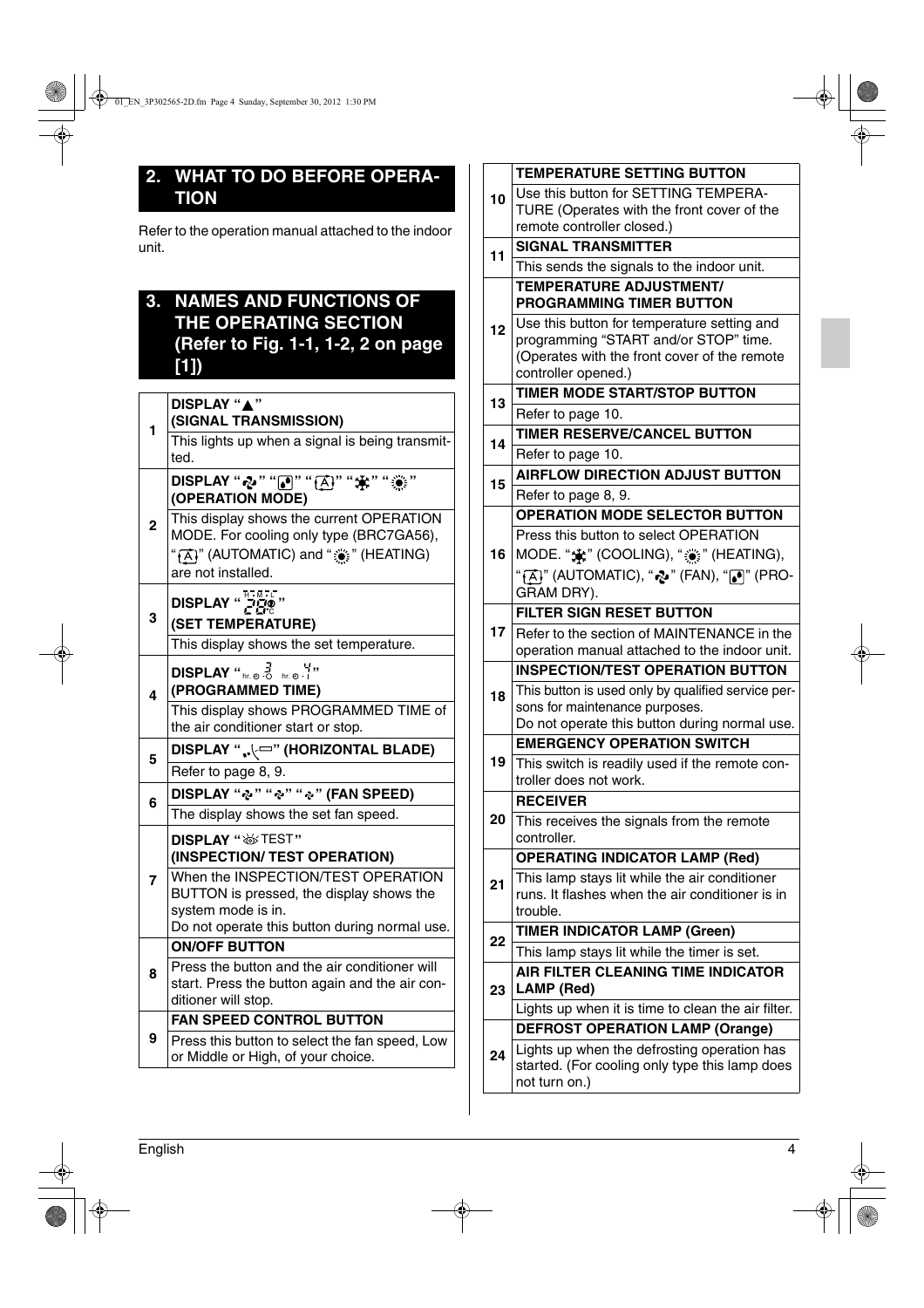## **NOTES**

- For the sake of explanation, all indications are shown on the display in **Fig. 1** contrary to actual running situations.
- **Fig. 1-2** shows the remote controller with the front cover opened.
- If the AIR FILTER CLEANING TIME INDICATOR LAMP lights up, clean the air filter as explained in the operation manual attached to the indoor unit.

After cleaning and reinstalling the air filter, press the FILTER SIGN RESET BUTTON on the remote controller. The AIR FILTER CLEANING TIME INDICATOR LAMP on the receiver will go out.

- The DEFROST OPERATION LAMP will flash when the power is turned on. This is not a malfunction.
- Do not place the remote controller where subject to direct sunlight. The display of the remote controller will get discolored and may fail to display information.

## **[CAUTIONS]**

## **Make sure to turn off the unit and disconnect the power supply breaker when taking care of the air conditioner.**

**Unless the power supply is disconnected, it may cause electric shocks and injuries.**

# **4. HANDLING FOR WIRELESS REMOTE CONTROLLER**

#### **[Precautions in handling remote controller] Direct the transmitting part of the remote controller to the receiving part of the air conditioner.** If something blocks the transmitting and receiving path of the indoor unit and the remote controller as curtains, it will not operate.



**Transmitting distance is approximately 9 m. Do not drop or get it wet.** It may be damaged.

## **Never press the button of the remote controller with a hard, pointed object.**

The remote controller may be damaged.

## **Installation site**

- It is possible that signals will not be received in rooms that have electronic fluorescent lighting. Please consult with your local dealer before buying new fluorescent lights.
- If the remote controller operated some other electrical apparatus, move that machine away or consult your local dealer.

## **Placing the remote controller in the remote controller holder.**

Install the remote controller holder to a wall or a pillar with the attached screw.



- **(1)** Remove the back cover of the remote controller to the direction pointed by the arrow mark.
- **(2)** Put the batteries. Use two dry cell batteries (AAA.LR03 (alkaline)). Put dry batteries correctly to fit their  $(+)$ and  $(-)$ .



**(3)** Close the cover.

## **When to change batteries**

Under normal use, batteries last about a year. However, change them whenever the indoor unit doesn't respond or responds slowly to commands, or if the display becomes dark.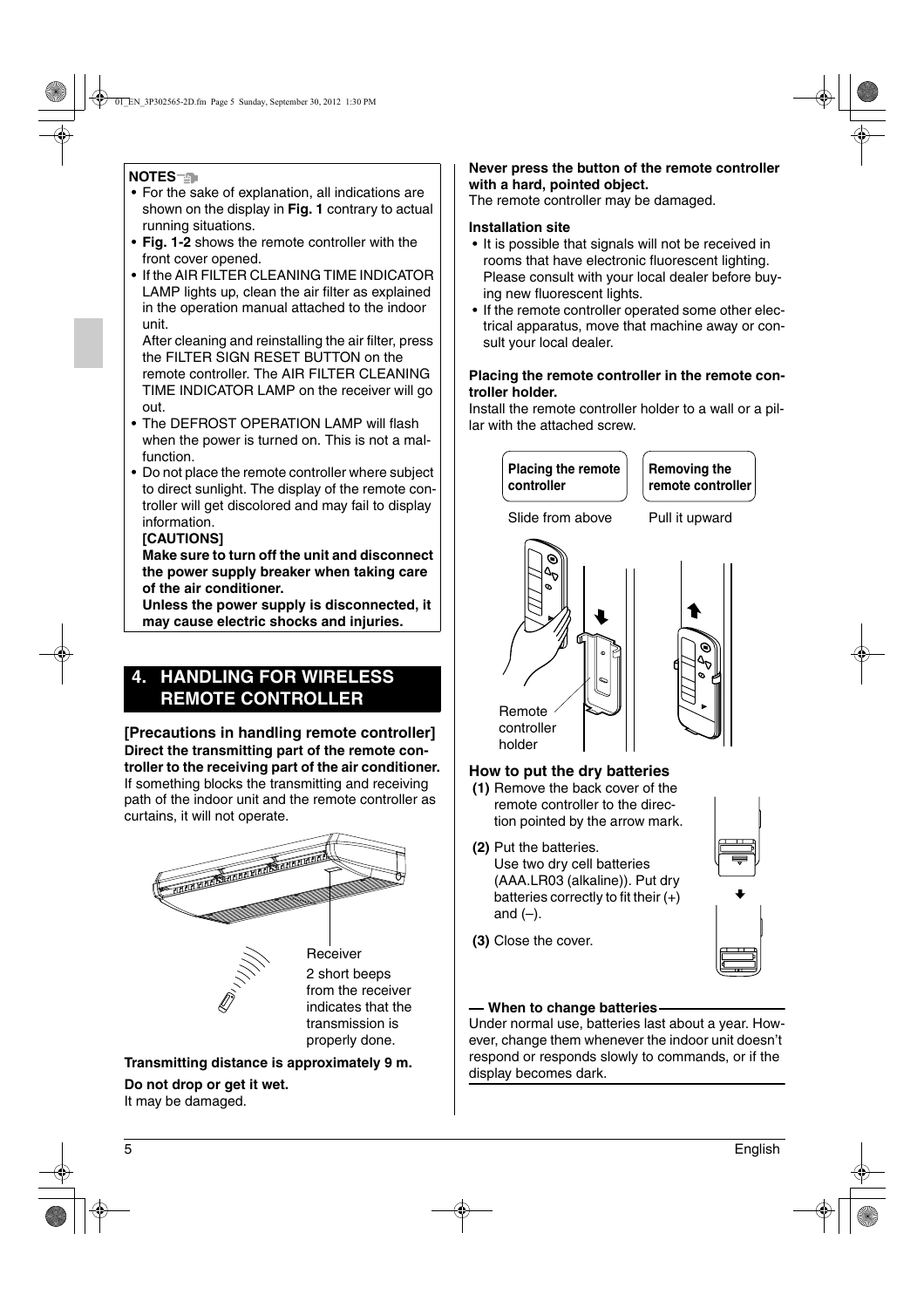## **[CAUTIONS]**

- **Replace all batteries at the same time, do not use new and old batteries intermixed.**
- **In case the remote controller is not used for a long time take out all batteries in order to prevent liquid leak of the battery.**

## **IN THE CASE OF CENTRALIZED CONTROL SYSTEM**

If the indoor unit is under centralized control, it is necessary to switch the remote controller's setting. In this case, contact your local dealer.

# **5. OPERATION RANGE**

If the temperature or the humidity is beyond the operation range\*, safety devices may work and the air conditioner may not operate, or sometimes, water may drop from the indoor unit.

\*Refer to the operation range shown in the operation manual attached to the indoor or outdoor unit.

# **6. INSTALLATION SITE**

Refer to the operation manual attached to the indoor unit.

# **7. OPERATION PROCEDURE**

## **Refer to Fig. 1 on page [1] <b>Refer** to Fig. 1 on page [1]

- Operation procedure varies with heat pump type and cooling only type. Contact your local dealer to confirm your system type.
- To protect the unit, turn on the main power switch 6 hours before operation.
- Do not shut off the power supply during seasonal use of the air conditioner. This is required in order to activate the air conditioner smoothly.
- If the main power supply is turned off during operation, operation will restart automatically after the power turns back on again.

## **COOLING, HEATING, AUTOMATIC, FAN, AND PROGRAM DRY OPERATION**

Operate in the following order.

- AUTOMATIC OPERATION can be selected only by Heat pump split system and VRV Heat recovery system.
- For cooling only type, "COOLING", and "FAN" and "PROGRAM DRY" operation are able to select.

**Refer to Fig. 1-1, 2 on page [1]** 



### **OPERATION MODE SELECTOR**

## **Press OPERATION MODE SELECTOR BUT-TON several times and select the OPERA-TION MODE of your choice as follows.**

- COOLING OPERATION ................................." " The recommended temperature setting is 26 to  $28^{\circ}$ C.
- HEATING OPERATION .................................." " The recommended temperature setting is 18 to 23°C.
- AUTOMATIC OPERATION............................." "
	- In this operation mode, COOLING/HEATING changeover is automatically conducted.
	- The AUTOMATIC OPERATION controls the temperature based on the temperature setting, so it maintains a comfortable temperature throughout the year, and enables energy-saving operation.

<Example>

When the indoor temperature decreases to 25°C or less when the temperature setting is at 27°C in the AUTOMATIC COOLING OPERA-TION, the operation is changed over to the AUTOMATIC HEATING OPERATION. When the indoor temperature reaches 29°C or more, the operation is changed over to the AUTO-MATIC COOLING OPERATION.

- FAN OPERATION ..........................................." " Air in the room is circulated.
- PROGRAM DRY OPERATION ......................." "
	- The function of this program is to decrease the humidity in your room with the minimum temperature decrease.
	- Micro computer automatically determines TEMPERATURE and FAN SPEED.
	- This system does not go into operation if the room temperature is below 16°C.

**ON/OFF 2 OON/OFF** 

## **Press ON/OFF BUTTON**

OPERATING INDICATOR LAMP (Red) lights up or goes off and the system starts or stops OPERA-TION.

• When the HEATING OPERATION is stopped. FAN OPERATION is performed for 1 minute to remove heat in the indoor unit.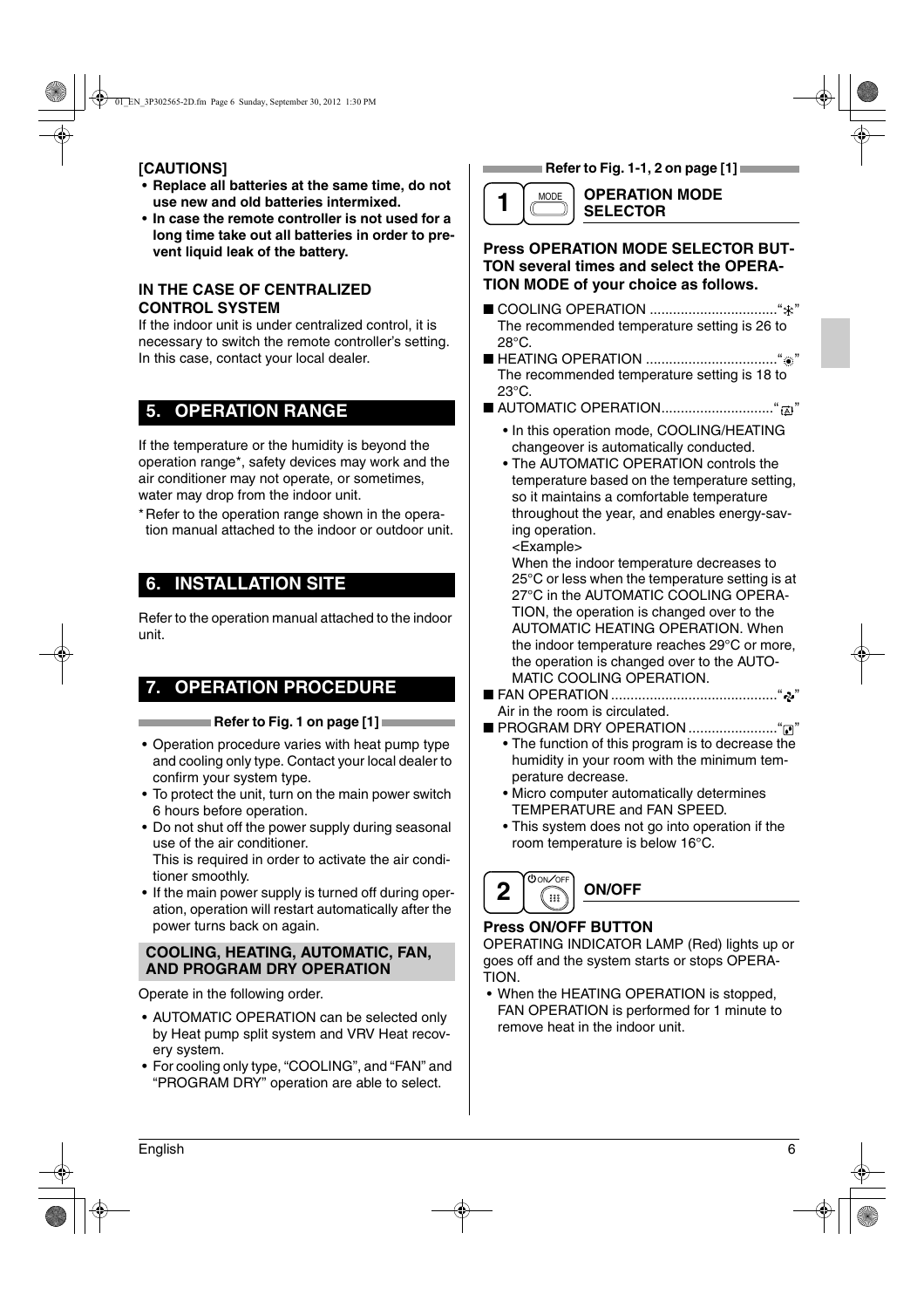**NOTE**

- Do not turn OFF power immediately after the unit stops. Then, wait no less than 5 minutes. Water is leaking or there is something else wrong with the unit.
- After settings are changed or operation is turned ON/OFF, make sure that the receiving tone of the indoor unit makes a beeping sound.

## ■ **CHARACTERISTICS OF THE COOLING OPERATION (COOLING OPERATION AND AUTOMATIC COOLING OPERATION)**

• If the COOLING OPERATION is used when the indoor temperature is low, frost adheres to the heat exchanger of the indoor unit. This can decrease the cooling capacity. In this case, the system automatically switches to DEFROST OPERATION for a while.

During DEFROST OPERATION, the low fan speed is used to prevent the discharge of melt water. (The remote controller displays the fan speed that is set.)

• When the outside temperature is high, it takes some time until the indoor temperature reaches the set temperature.

## ■ **CHARACTERISTICS OF THE HEATING OPERATION (HEATING OPERATION AND AUTOMATIC HEATING OPERATION)**

## **START OF OPERATION**

• It generally takes a longer time for indoor temperature of the HEATING OPERATION to reach the set temperature compared to the COOLING OPERATION. It is advisable to start operation in advance using the TIMER OPERATION.

**Perform the following operation to prevent heating capacity decrease and discharge of cool air.**

## **AT THE START OF OPERATION AND AFTER DEFROST OPERATION**

- A warm air circulating system is employed, and therefore it takes some time until the entire room is warmed up after the start of operation.
- The indoor fan runs to discharge a gentle wind automatically until the temperature inside the air conditioner reaches a certain level. At this time, the DEFROST OPERATION LAMP on the light receiving unit indicator lights. Leave it as it stands and wait for a while.

(The remote controller displays the fan speed that is set.)

• The air discharge direction becomes horizontal to prevent a draft of cool air to the inhabitants. (The remote controller will display the set airflow direction.)

## **DEFROST OPERATION (Frost removal operation for the outdoor unit)**

- As the frost on the coil of an outdoor unit increase, heating effect decreases and the system goes into the DEFROST OPERATION.
- The warm air stops, and the DEFROST OPERA-TION LAMP on the light receiving unit turn on. (The remote controller displays the fan speed that is set.)
- After maximum 10 minutes of the DEFROST OPERATION, the air conditioner returns to the HEATING OPERATION.
- The airflow direction becomes horizontal. (The remote controller displays the airflow direction that is set.)
- During or after the DEFROST OPERATION, white mist comes out from the air inlet or outlet of the air conditioner.
- A hissing and "Shuh" sound may be heard during this particular operation.

## **Regarding outside air temperature and heating capacity**

• The heating capacity of the air conditioner declines as the outside air temperature falls. In such a case, use the air conditioner in combination with other heating systems. (When a combustion appliance is used, ventilate the room regularly.)

Do not use the combustion appliance where the air from the air conditioner is blown directly toward it.

- When the warm air stays under the ceiling and your feet are cold, we recommend that you use a circulator (a fan to circulate the air inside the room). For details, consult your local dealer.
- When the indoor temperature exceeds the set temperature, the indoor unit discharges a gentle breeze (switches to gentle wind). The airflow direction becomes horizontal. (The remote controller displays the fan speed and airflow direction that are set.)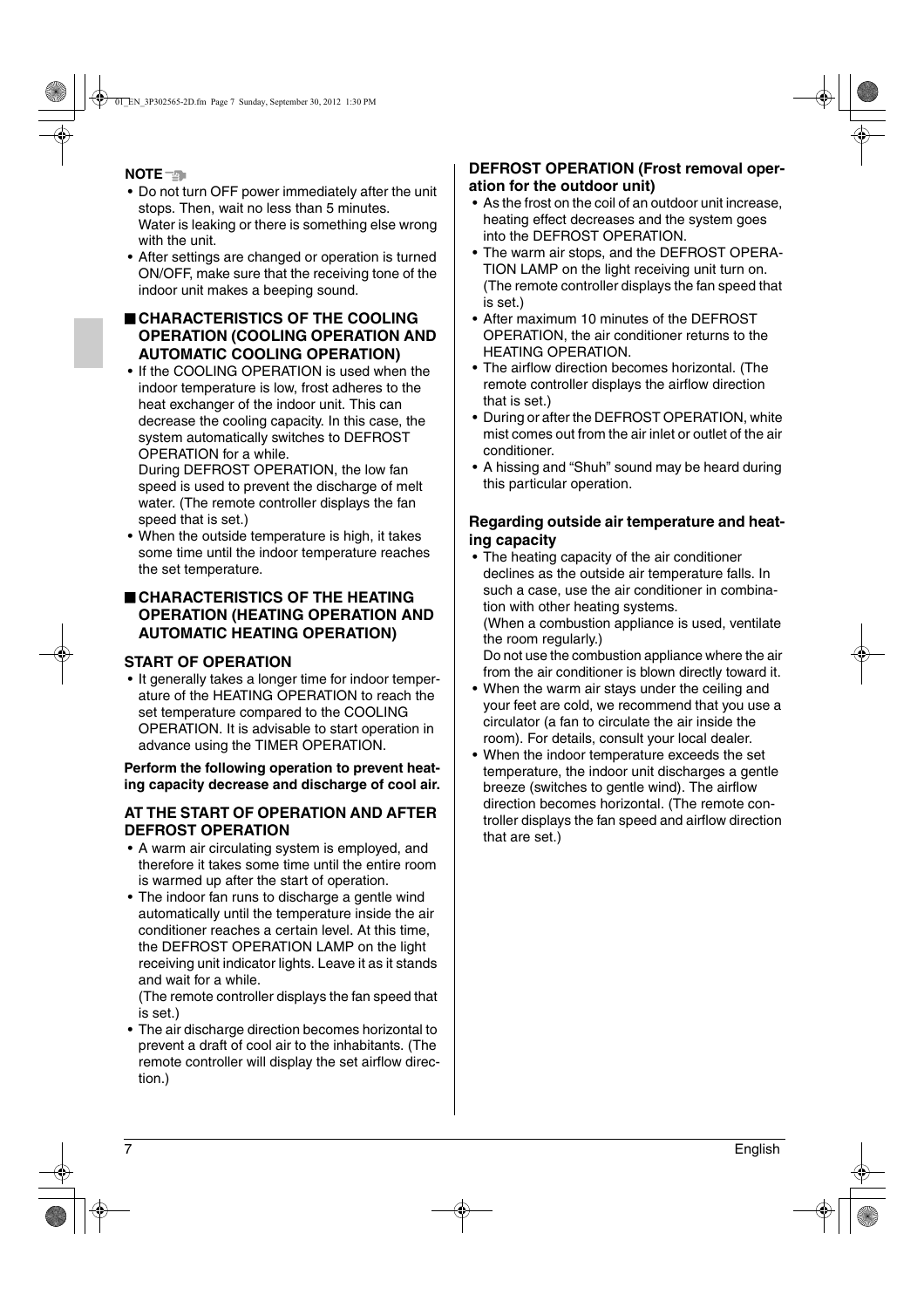• This operation lowers the humidity without lowering the indoor temperature. The indoor temperature when the operation button is pressed will be the set temperature. At this time, the fan speed and temperature are set automatically, so the remote controller does not display the fan speed and set temperature.

To efficiently lower the indoor temperature and humidity, first use the COOLING OPERATION to lower the indoor temperature, and then use the PROGRAM DRY OPERATION. When the indoor temperature is lowered, airflow from the indoor unit may stop.

- When operating continuously at downward airflow direction, air blows in the automatically set direction for a period of time to prevent condensation on the horizontal blade.
- If the PROGRAM DRY OPERATION is used when the indoor temperature is low, frost forms the heat exchanger of the indoor unit. In this case, the system automatically switches to the DEFROST OPERATION for a while.

## **ADJUSTMENT**

For programming TEMPERATURE, FAN SPEED and AIRFLOW DIRECTION, follow the procedure shown below.



# **TEMPERATURE SETTING**

## **Press TEMPERATURE SETTING BUTTON and program the setting temperature.**



Each time this button is pressed, setting temperature rises 1°C.

Each time this button is pressed, setting temperature lowers 1°C.

• Temperature can not be set in the FAN operation.

## **In case of automatic operation**



Each time this button is pressed, setting temperature shifts to "H" side.

Each time this button is pressed, setting temperature shifts to "L" side.

|                        |    |    | Μ  |    |    |
|------------------------|----|----|----|----|----|
| Setting<br>temperature | 25 | 23 | 22 | 21 | 19 |

• The setting is impossible for FAN operation.

## **NOTE**

- The setting temperature range of the remote controller is 16°C to 32°C.
- After settings are changed or operation is turned ON/OFF, make sure that the receiving tone of the indoor unit makes a beeping sound.

#### **P**FAN **FAN SPEED CONTROL**  $\circ$

## **Press FAN SPEED CONTROL BUTTON.**

Low, Middle or High fan speed can be selected.

- The micro computer may sometimes control the fan speed in order to protect the unit.
- The fan speed may be changed automatically depending on the indoor temperature. The fan may be stopped, but this is normal.
- It may take some time until the airflow switch is completed, but this is normal.
- The fan speed cannot be set to "automatic".



- There are 2 ways of adjusting the airflow direction.
	- **1.** A. Up and down adjustment
	- **2.** B. Left and right direction



**Fig. 4**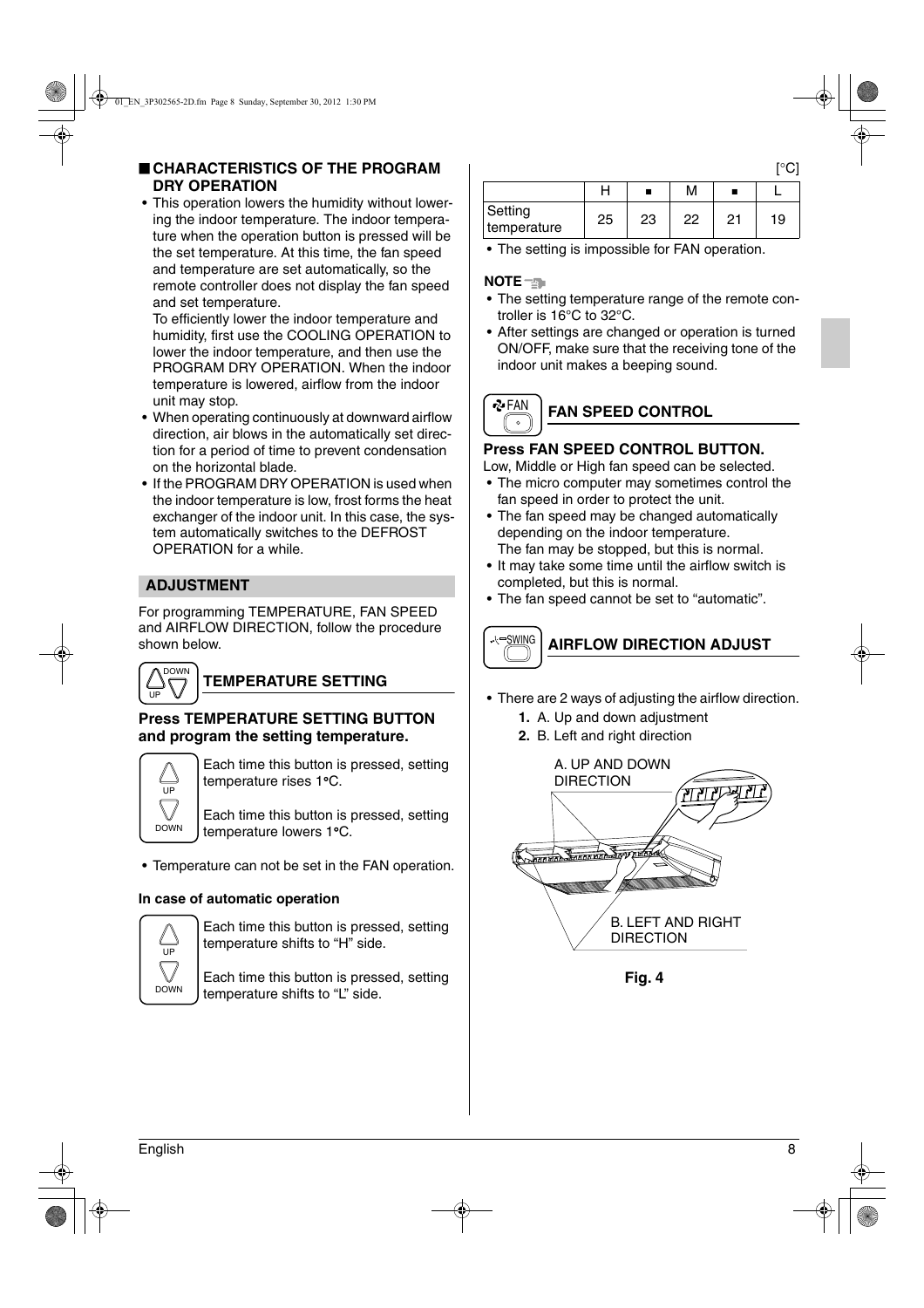## **A. UP AND DOWN DIRECTION**

**Press the AIRFLOW DIRECTION ADJUST BUTTON to select the airflow direction as shown below.**



DISPLAY appears and the airflow direction continuously varies. (Automatic swing setting)



Press AIRFLOW DIRECTION ADJUST BUTTON to select the air direction of your choice.



DISPLAY vanishes when the airflow direction is fixed (Fixed airflow direction setting).

## **Operations and functions There are 2 settings for adjusting the airflow direction.**

[Auto-swing]

The airflow is automatically directed vertically.



[Fixed airflow setting]

The airflow direction can be set between 0° and 60°. (This is not regarding as the angle of the horizontal blade.)



## **MOVEMENT OF THE HORIZONTAL BLADE**

For the following conditions, micro computer controls the airflow direction so it may be different from the display.

| Operation<br>mode           | ∙ COOLING<br>• AUTOMATIC<br><b>COOLING</b><br>• PROGRAM<br>DRY                                                                                                                                                 | • HEATING<br><b>AUTOMATIC</b><br><b>HEATING</b>                                                                                                                                                                                                                                                                                           |
|-----------------------------|----------------------------------------------------------------------------------------------------------------------------------------------------------------------------------------------------------------|-------------------------------------------------------------------------------------------------------------------------------------------------------------------------------------------------------------------------------------------------------------------------------------------------------------------------------------------|
| Up and<br>down<br>direction | Air blows in the<br>automatic set<br>direction for a<br>period of time to<br>prevent condensa-<br>tion on the horizon-<br>tal blade.<br>• When operating<br>continuously at<br>downward air-<br>flow direction | The airflow direc-<br>tion becomes hori-<br>zontal so that it<br>does not blow<br>directly toward<br>your body.<br>• When room tem-<br>perature is<br>higher than the<br>set temperature<br>• When the HEAT-<br><b>ING OPERATION</b><br>starts or during<br><b>DEFROST</b><br><b>OPERATION</b><br>(if frost forms on<br>the outdoor unit) |

## **B. LEFT AND RIGHT DIRECTION**

• The left and right airflow direction can be fixed at the desired position manually. **(Refer to Fig. 4)**

## **NOTE**

- Only make adjustments after you have fixed the up and down airflow direction in a position. Your hand may get caught if you attempt to make adjustments while the horizontal blade is swinging.
- Stop the horizontal blade from swinging before trying to angle them. Working while the blade is moving may get your fingers pinched.
- The four fins for the left and right airflow direction operate in the same direction as a unit. **Do not operate adjacent units in the state shown in the drawing.** This may cause dripping of condensation.



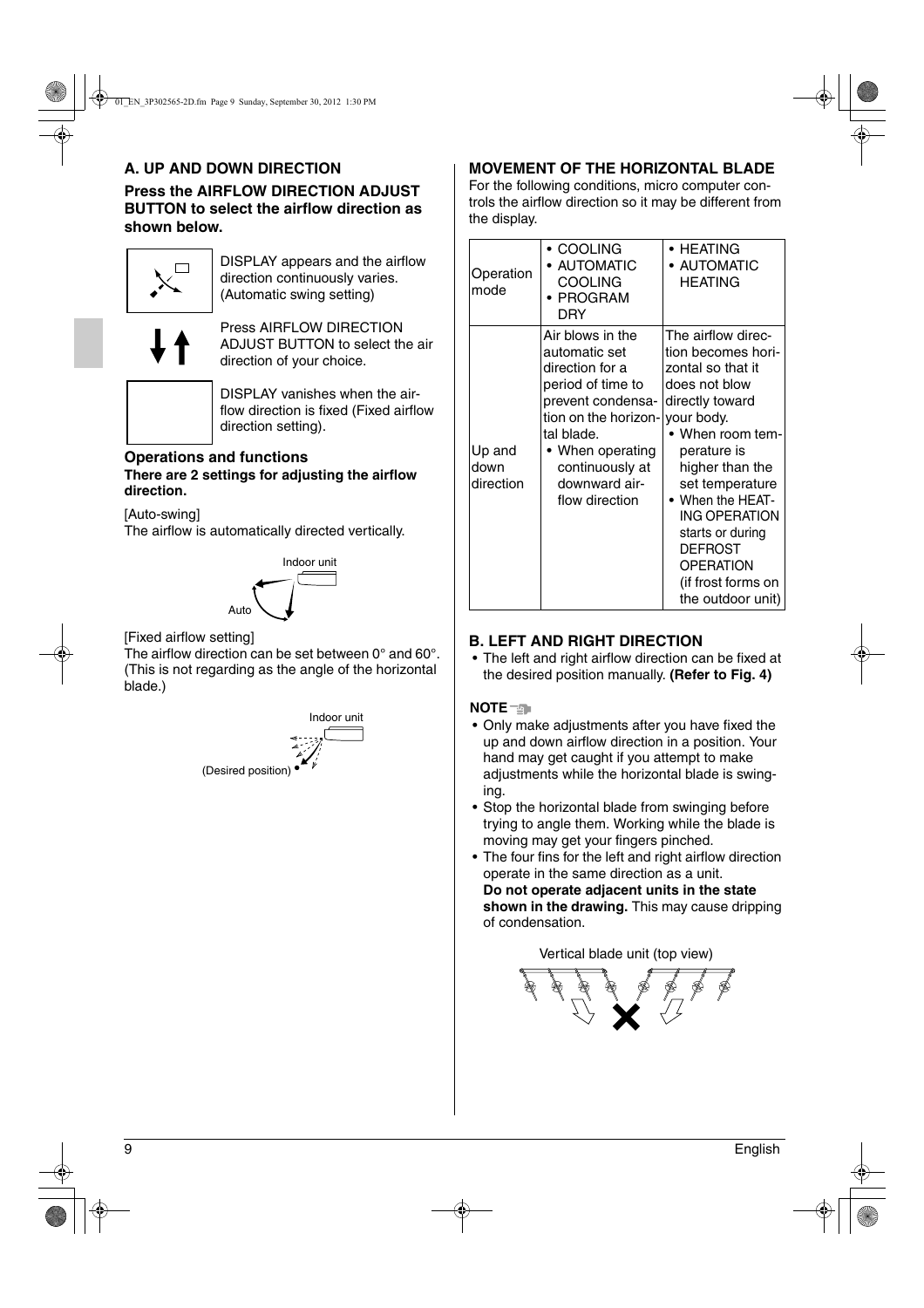## **PROGRAM TIMER OPERATION**

Operate in the following order.

• The timer is operated in the following two ways. Programming the stop time  $(\oplus \cdot \bigcirc)$ .... The air conditioner stops operating after the set time has elapsed.

Programming the start time  $(4) \cdot$  1)

.... The air conditioner starts operating after the set time has elapsed.

- The start and the stop time can be simultaneously programmed.
- The timer setting is effective only once. When using the TIMER operation every day, the setting is required before each use.



**TIMER MODE START/STOP**

## **Press the TIMER MODE START/STOP BUTTON several times and select the mode on the display.**

The display flashes.

For setting the timer stop .... " $\oplus \cdot \bigcap$ " For setting the timer start .... " $\oplus$   $\cdot$  |"

**2** DOWN

UP

## **PROGRAMMING TIMER**

## **Press the PROGRAMMING TIMER BUT-TON and set the time for stopping or starting the air conditioner.**



When this button is pressed, the time advances by 1 hour.

When this button is pressed, the time  $D^{\text{OWN}}$   $\vert$  goes backward by 1 hour.

- Keep pressing the button to change the setting time continuously.
- The timer can be programmed a maximum of 72 hours.



## **TIMER RESERVE**

## **Press the TIMER RESERVE BUTTON.**

The timer setting procedure ends.

The display changes from flashing light to a constant light.

• Make sure that the receiving tone of the indoor unit makes a beeping sound.

If the receiving tone does not sound, press the TIMER CANCEL BUTTON, and then set the

timer using steps  $(1)$  to  $(3)$  again.



**TIMER CANCEL**

## **Press the TIMER CANCEL BUTTON to cancel programming.**

The display vanishes.

• Make sure that the receiving tone of the indoor unit makes a beeping sound. If the receiving tone does not sound, set the timer using steps

**1**) to  $(3)$ , and then press the TIMER CANCEL BUTTON again.

## **For example.**



When the timer is programmed to stop the system after 3 hours and start the air conditioner after 4 hours, the air conditioner will stop after 3 hours and then 1 hour later the air conditioner will start.

## **NOTE**

• After the timer is programmed, the display shows the remaining time.

## **EMERGENCY OPERATION**

When the remote controller does not work due to battery failure or the absence thereof, use the switch on the receiving unit of the indoor unit. When the remote controller does not work, even if the batteries air replaced, contact your local dealer.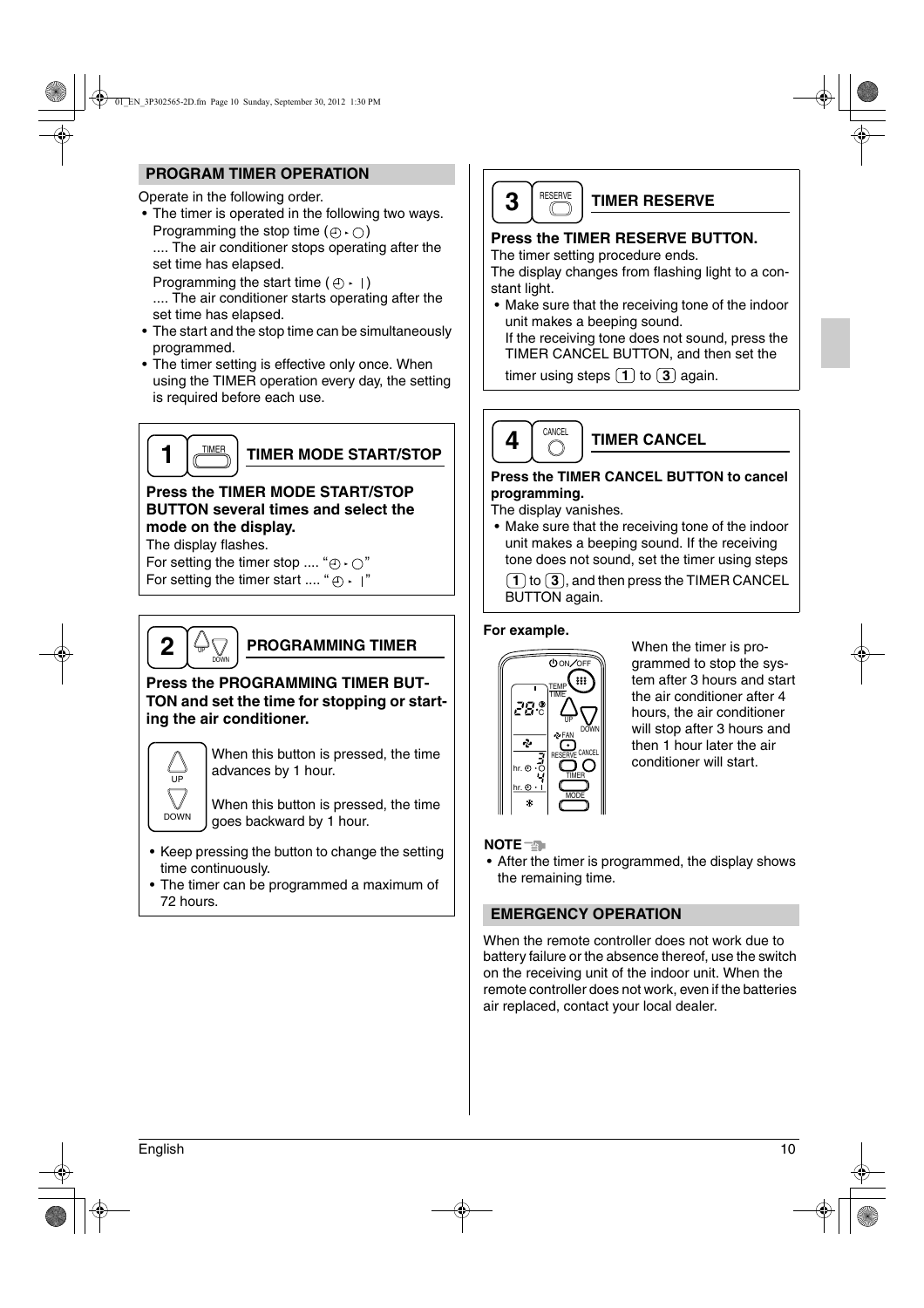# **[START]**



## **Press the EMERGENCY OPERATION SWITCH.**

- The air conditioner operates in the previous mode.
- The air conditioner operates with the previously set fan speed.



This display is located next to the air outlet of the indoor unit. (Refer to **Fig. 2** on page [1])

# **[STOP]**



**Press the EMERGENCY OPERATION SWITCH again.**

## **PRECAUTIONS FOR GROUP CONTROL SYSTEM OR TWO REMOTE CONTROLLER CONTROL SYSTEM**

This system provides two other control systems beside individual control (one remote controller controls one indoor unit) system. Confirm the following if your system is of the following control system type.

## ■ Group control system

- One remote controller controls up to 16 indoor units.
- All indoor units are equally set.



■ **Two remote controller control system** 

Two remote controllers (wired and wireless) control one indoor unit. (In case of group control system, one group of indoor units)

The air conditioner follows individual operation.

- Cannot have two remote controller control system with only wireless remote controllers. (It will be a two remote controller control system having one wired and one wireless remote controllers.)
- Under two remote controller control system, wireless remote controller cannot control timer operation.
- While the two remote controller control is operating, the wireless remote controller displays the OPERATION MODE only.

• If the wired remote controller is used for operation, the display on the wireless remote controller does not change.



## **NOTE**

- Contact your local dealer in case of changing the combination or setting of group control and two remote controller control systems.
- Please do not change the combination and settings for the group operation and two remote controller control systems by yourself, but be sure to ask your local dealer.

# **8. OPERATION CHARACTERIS-TICS**

Refer to the operation manual attached to the indoor unit.

# **9. OPTIMUM OPERATION**

Refer to the operation manual attached to the indoor unit.

# **10. MAINTENANCE (FOR SERVICE PERSONNEL)**

Refer to the operation manual attached to the indoor unit.

# **11. NOT MALFUNCTION OF THE AIR CONDITIONER**

Refer to the operation manual attached to the indoor unit.

## **And the following symptoms do not indicate air conditioner malfunction**

- **I. THE AIR CONDITIONER DOES NOT OPERATE**
- **The receiving tone of the indoor unit makes a triple beeping sound (normally, "beep-beep").**

This is because the air conditioner is under centralized control.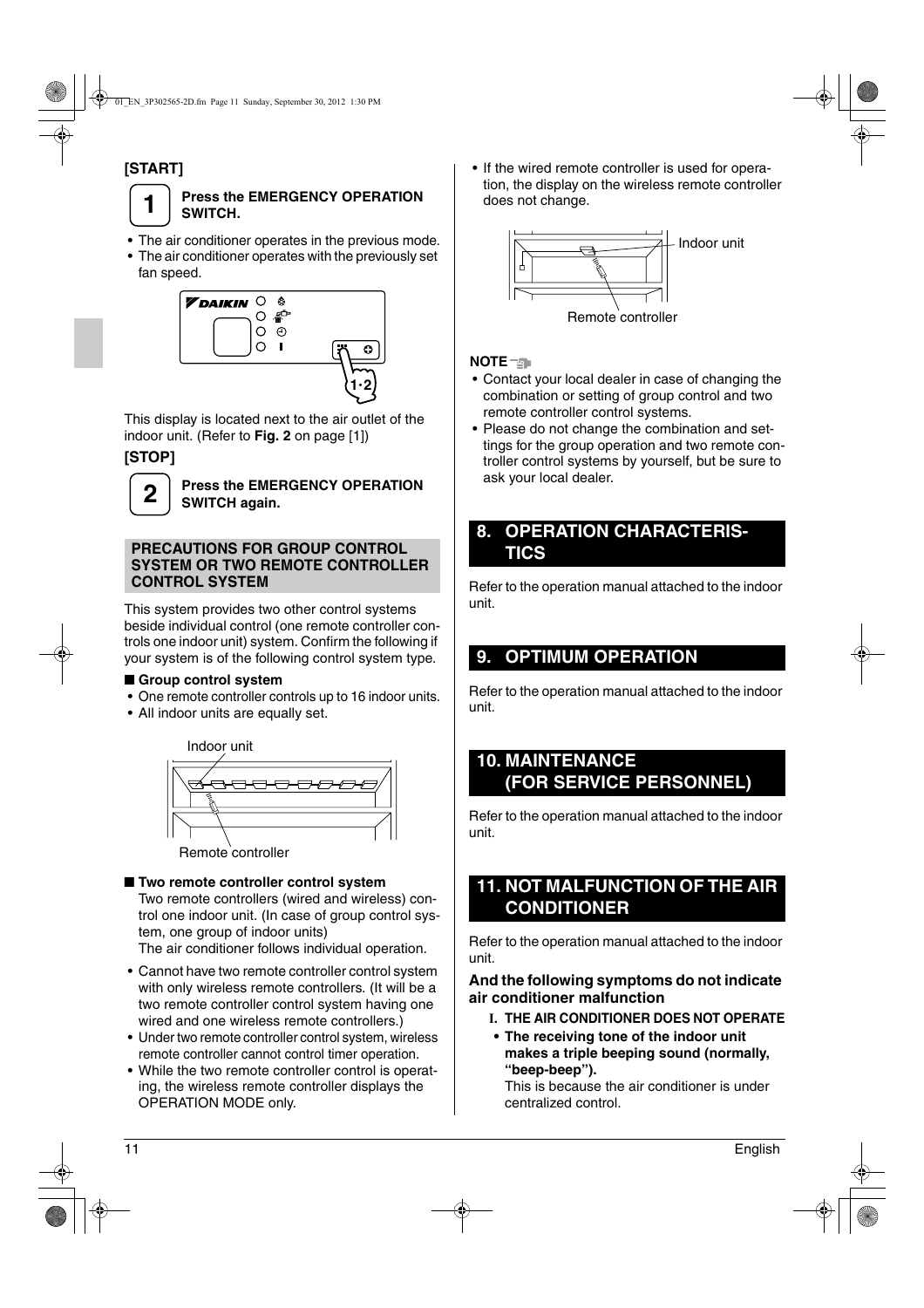**• After the HEAT OPERATION is started, the DEFROST OPERATION LAMP located on the indoor unit lights up.**

The indoor fan runs to discharge a gentle wind automatically until the temperature inside the air conditioner reaches a certain level. At this time, the DEFROST OPERATION LAMP on the light receiving unit indicator lights. Leave it as it stands and wait for a while.

- **II. COOLING AND HEATING OPERATIONS CAN NOT BE SWITCHED**
	- **The receiving tone of the indoor unit makes a long beeping sound.** An unavailable mode was set for the indoor unit under operation changeover control.
- **III. THERE IS NO DISPLAY OR ALL PARTS ARE DISPLAYED**
	- **When a button on the remote controller is pressed.**

The batteries have run out.

# **12. HOW TO DIAGNOSE TROUBLE SPOTS**

## **I. EMERGENCY STOP**

When the air conditioner stops in emergency, the OPERATING INDICATOR LAMP on the indoor unit starts blinking.

Take the following steps yourself to read the malfunction code that appears on the display. Contact your local dealer with this code. It will help pinpoint the cause of the trouble, speeding up the repair.





## **Press the INSPECTION/TEST OPERATION BUTTON to select the inspection mode "%".**

" $\mathbf{F}$ " appears on display and blinks. "UNIT No." lights up.



## **Press PROGRAMMING TIMER BUTTON and change the unit number.**

Press to change the unit number until the indoor unit beeps and perform the following operation according to the number of beeps.

#### **Number of beeps**

3 short beeps.......... Perform all steps from  $\left(3\right)$  to . **6**

1 short beep ........... Perform  $(3)$  and  $(6)$  steps.

1 long beep.............Normal state



## **Press OPERATION MODE SELECTOR BUT-TON.**

".<sup>7</sup>" on the left-hand of the malfunction code blinks.



## **Press PROGRAMMING TIMER BUTTON and change the malfunction code.**

Press until the indoor unit beeps twice.



## **Press OPERATION MODE SELECTOR BUT-TON.**

" $\prod_{i=1}^{n}$ " on the right-hand of the malfunction code blinks.



## **Press PROGRAMMING TIMER BUTTON and change the malfunction code.**

Press until the indoor unit makes a long beep. The malfunction code is fixed when the indoor unit makes a long beep.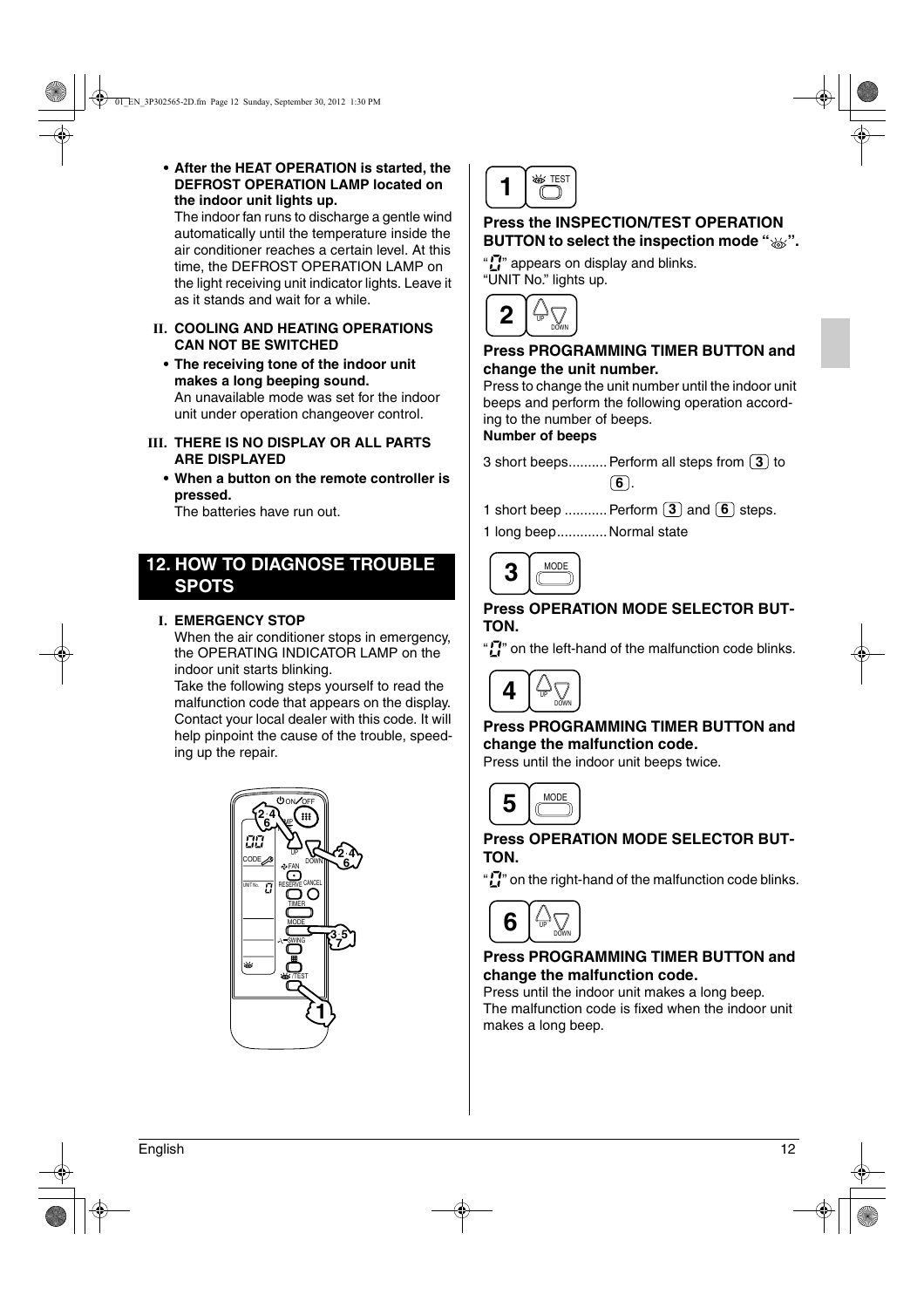

**Reset of the display**

## **Press OPERATION MODE SELECTOR BUT-TON to get the display back to the normal state.**

## **II. IN CASE BESIDES EMERGENCY STOP**

- **1. The air conditioner does not operate at all.**
	- Check if the receiver is exposed of sunlight or strong light. Keep receiver away from light.
	- Check if there are batteries in the remote controller. Place the batteries.
	- Check if the indoor unit number and wireless remote controller number are equal.





Operate the indoor unit with the remote controller of the same number.

Signal transmitted from a remote controller of a different number cannot be accepted. (If the number is not mentioned, it is considered as "1".)

## **2. The air conditioner operates but it does not sufficiently cool or heat.**

- Check if the set temperature is not proper. (Refer to page 8)
- Check if the FAN SPEED is set to LOW SPEED. (Refer to page 8)
- Check if the airflow direction is not proper. (Refer to page 8, 9)

If the problem is not solved after checking the above points, please do not try to repair it yourself. In such cases, always consult your local dealer. At this time, please tell the symptom and model name (written on the manufacturer's label).

**Contact your local dealer in the following case.**

**WARNING**

**When you detect a burning odor, shut OFF power immediately and contact your local dealer. Using the equipment in anything but proper working condition can result in equipment damage, electric shock and/or a fire.**

## **[Trouble]**

The OPERATING INDICATOR LAMP of the indoor unit is flashing and the unit does not work at all. (Refer to page 4)



## **[Remedial action]**

Check the malfunction code (A1 - UF) on the remote controller and contact your local dealer. (Refer to page 12)